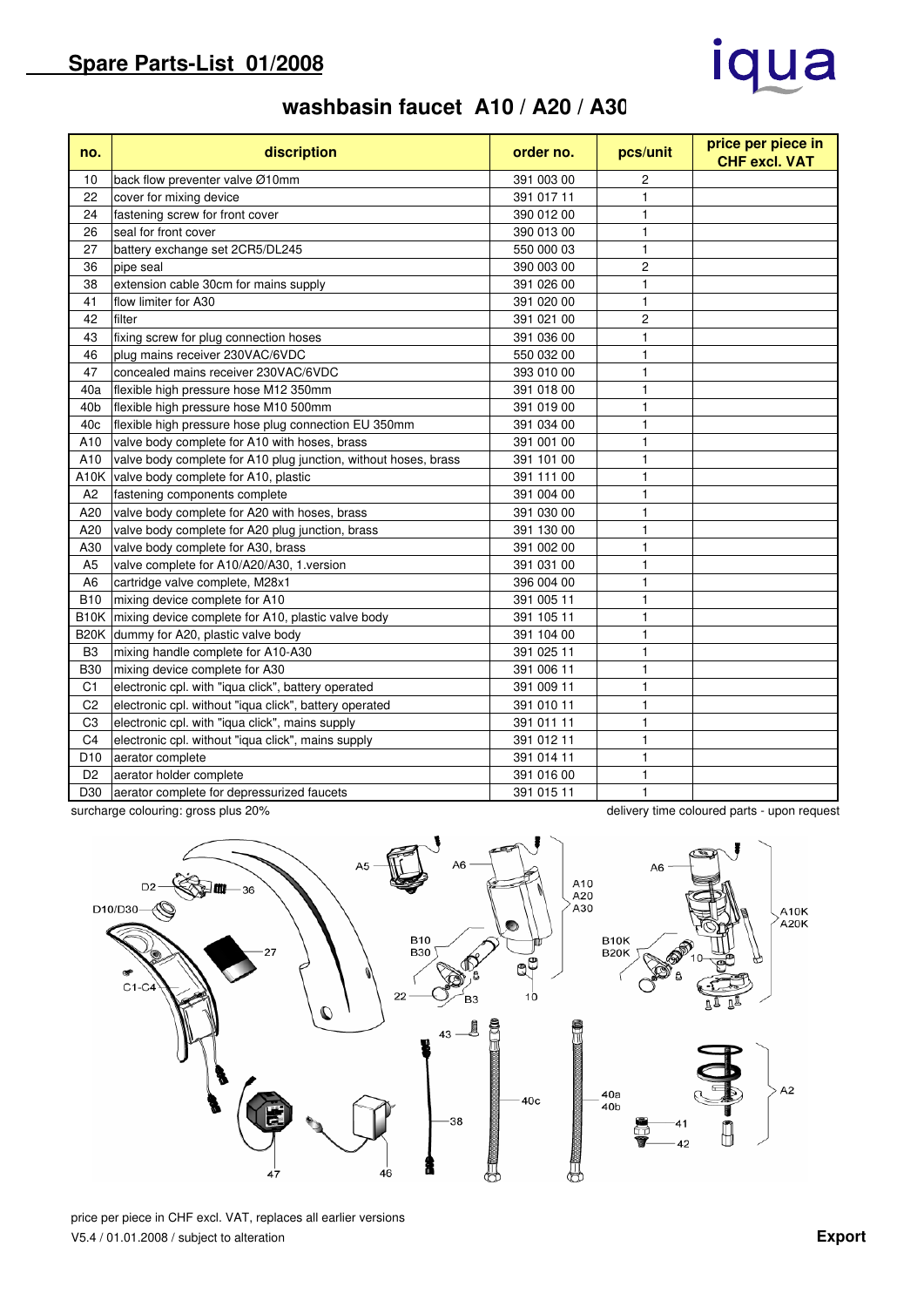## iqua

#### **wall valve A50 for concealed installation**

| no.             | discription                                             | order no.  | pcs/unit | price per piece in<br><b>CHF excl. VAT</b> |
|-----------------|---------------------------------------------------------|------------|----------|--------------------------------------------|
| $\mathbf{1}$    | battery holder with plug connection                     | 397 261 00 |          |                                            |
| 3               | battery exchange set DL223A/CRP2P                       | 550 000 04 |          |                                            |
| 5               | filter complete for A50                                 | 396 056 00 |          |                                            |
| A <sub>1</sub>  | front panel cpl. with "iqua click", battery operated    | 396 050 00 |          |                                            |
| A <sub>2</sub>  | front panel cpl. without "iqua click", battery operated | 396 051 00 |          |                                            |
| A <sub>3</sub>  | front panel cpl. with "iqua click", mains supply        | 396 052 00 |          |                                            |
| A4              | front panel cpl. without "iqua click", mains supply     | 396 053 00 |          |                                            |
| B               | stop valve for A50/U20 1/2"                             | 393 006 00 |          |                                            |
| <b>B1</b>       | electronics with "iqua click", battery operatetd        | 396 040 00 |          |                                            |
| B <sub>2</sub>  | electronics without "iqua click", battery operatetd     | 396 041 00 |          |                                            |
| B <sub>3</sub>  | electronics with "iqua click", mains supply             | 396 044 00 |          |                                            |
| <b>B4</b>       | electronics without "iqua click", mains supply          | 396 045 00 |          |                                            |
| C               | valve body complete for A50                             | 396 055 00 |          |                                            |
| C <sub>1</sub>  | valve complete A50/SE3/U20/U50                          | 393 005 00 |          |                                            |
| C <sub>2</sub>  | cartridge valve U40/SE3                                 | 395 000 00 |          |                                            |
| D               | concealed mains receiver 230VAC/6VDC                    | 393 010 00 |          |                                            |
| D <sub>10</sub> | aerator complete                                        | 391 014 11 |          |                                            |
| E1              | spout 170mm for A50                                     | 396 057 11 | 1        |                                            |
| E <sub>2</sub>  | spout 120mm for A50                                     | 396 058 11 | 1        |                                            |
| E <sub>3</sub>  | spout 220mm for A50                                     | 396 059 11 |          |                                            |
| X               | seal for front panel 74.5cm (optional)                  | 396 049 00 |          |                                            |

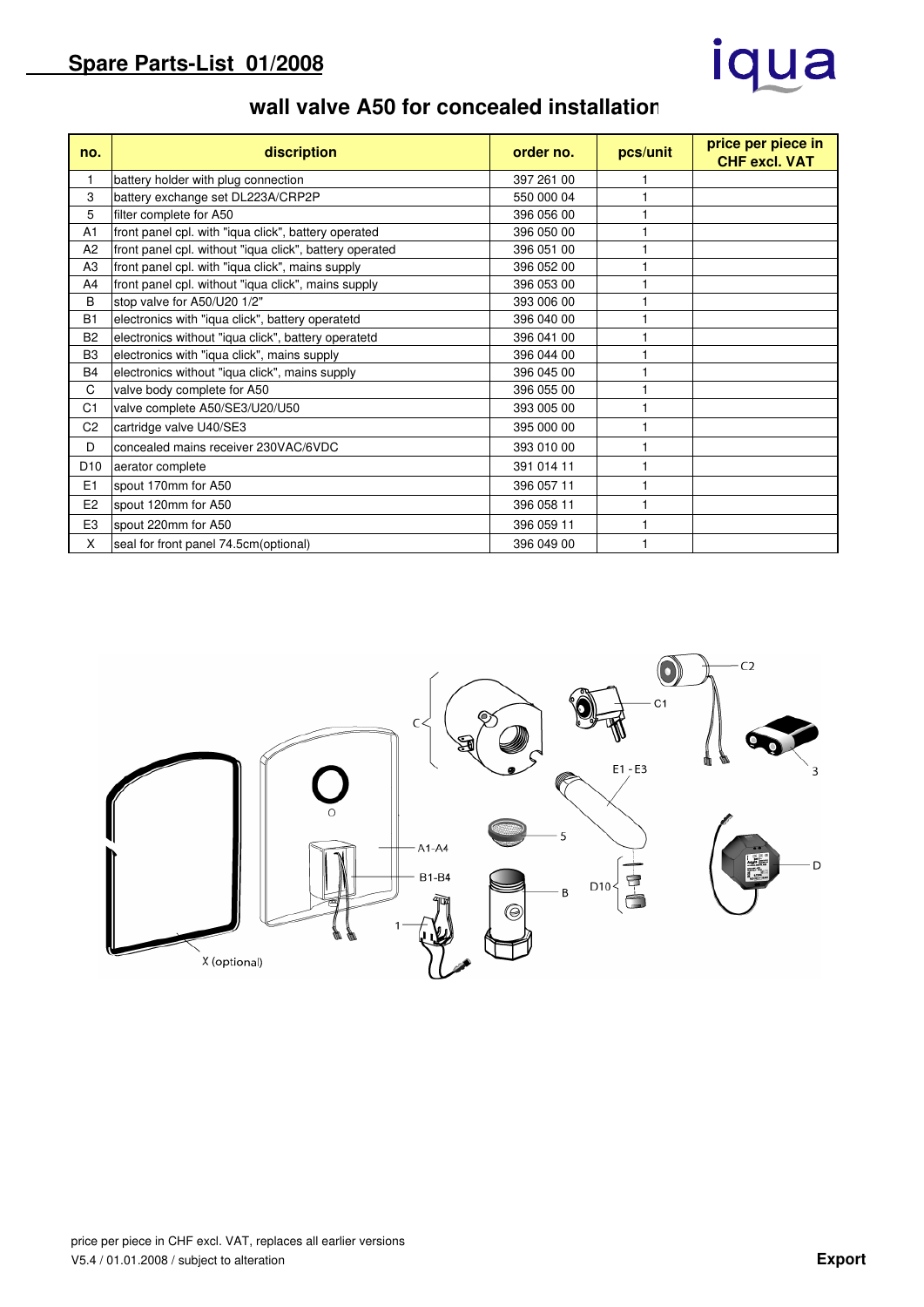# iqua

## **washbasin faucet B10 / B20 / L10 / L20 /L30**

| no.               | discription                                          | order no.  | pcs/unit       | price per piece in<br><b>CHF excl. VAT</b>  |
|-------------------|------------------------------------------------------|------------|----------------|---------------------------------------------|
| 2                 | straight spout L10-20                                | 397 023 11 |                |                                             |
| 3                 | cover solar                                          | 397 020 11 |                |                                             |
| 3                 | cover chrome                                         | 397 024 11 |                |                                             |
| 10                | back flow preventer valve Ø10mm                      | 391 003 00 | 2              |                                             |
| 22                | cover for mixing device                              | 391 017 11 |                |                                             |
| 27                | battery exchange set DL223A/CRP2P                    | 550 000 04 |                |                                             |
| 28                | battery holder                                       | 396 008 00 | 1              |                                             |
| 36                | pipe seal                                            | 390 003 00 | 2              |                                             |
| 38                | extension cable 30cm for mains supply                | 391 026 00 | 1              |                                             |
| 42                | filter                                               | 391 021 00 | $\overline{c}$ |                                             |
| 43                | fixing screw for plug connection hoses               | 391 036 00 |                |                                             |
| 46                | plug mains receiver 230VAC/6VDC                      | 550 032 00 |                |                                             |
| 47                | concealed mains receiver 230VAC/6VDC                 | 393 010 00 |                |                                             |
| 40a               | flexible high pressure hose M12 350mm                | 391 018 00 |                |                                             |
| 40 <sub>b</sub>   | flexible high pressure hose M10 500mm                | 391 019 00 |                |                                             |
| 40 <sub>c</sub>   | flexible high pressure hose plug connection EU 350mm | 391 034 00 |                |                                             |
| A10               | cartridge valve complete, M28x1                      | 396 004 00 | 1              |                                             |
| A2                | fastening components complete                        | 391 004 00 | 1              |                                             |
| <b>B10</b>        | mixing device complete for lino                      | 397 004 11 |                |                                             |
| B <sub>10</sub> K | mixing device complete for lino plastic body         | 397 104 11 |                |                                             |
| B <sub>3</sub>    | mixing handle complete for lino                      | 397 005 11 |                |                                             |
| <b>B30</b>        | mixing device complete for L30                       | 397 006 11 |                |                                             |
| C <sub>1</sub>    | electronics with "iqua click", battery operated      | 397 007 00 |                |                                             |
| C <sub>2</sub>    | electronics without "iqua click", battery operated   | 397 008 00 |                |                                             |
| C <sub>3</sub>    | electronics with "iqua click", mains supply          | 397 009 00 |                |                                             |
| C <sub>4</sub>    | electronics without "iqua click", mains supply       | 397 010 00 |                |                                             |
| C <sub>5</sub>    | electronics with "iqua click", solino                | 397 021 00 |                |                                             |
| C <sub>6</sub>    | electronics without "iqua click", solino             | 397 022 00 |                |                                             |
| D <sub>10</sub>   | aerator complete                                     | 391 014 11 |                |                                             |
| D30               | aerator complete for depressurized faucets           | 391 015 11 |                |                                             |
|                   | surcharge colouring: gross plus 20%                  |            |                | delivery time coloured parts - upon request |



price per piece in CHF excl. VAT, replaces all earlier versions V5.4 / 01.01.2008 / subject to alteration **Export**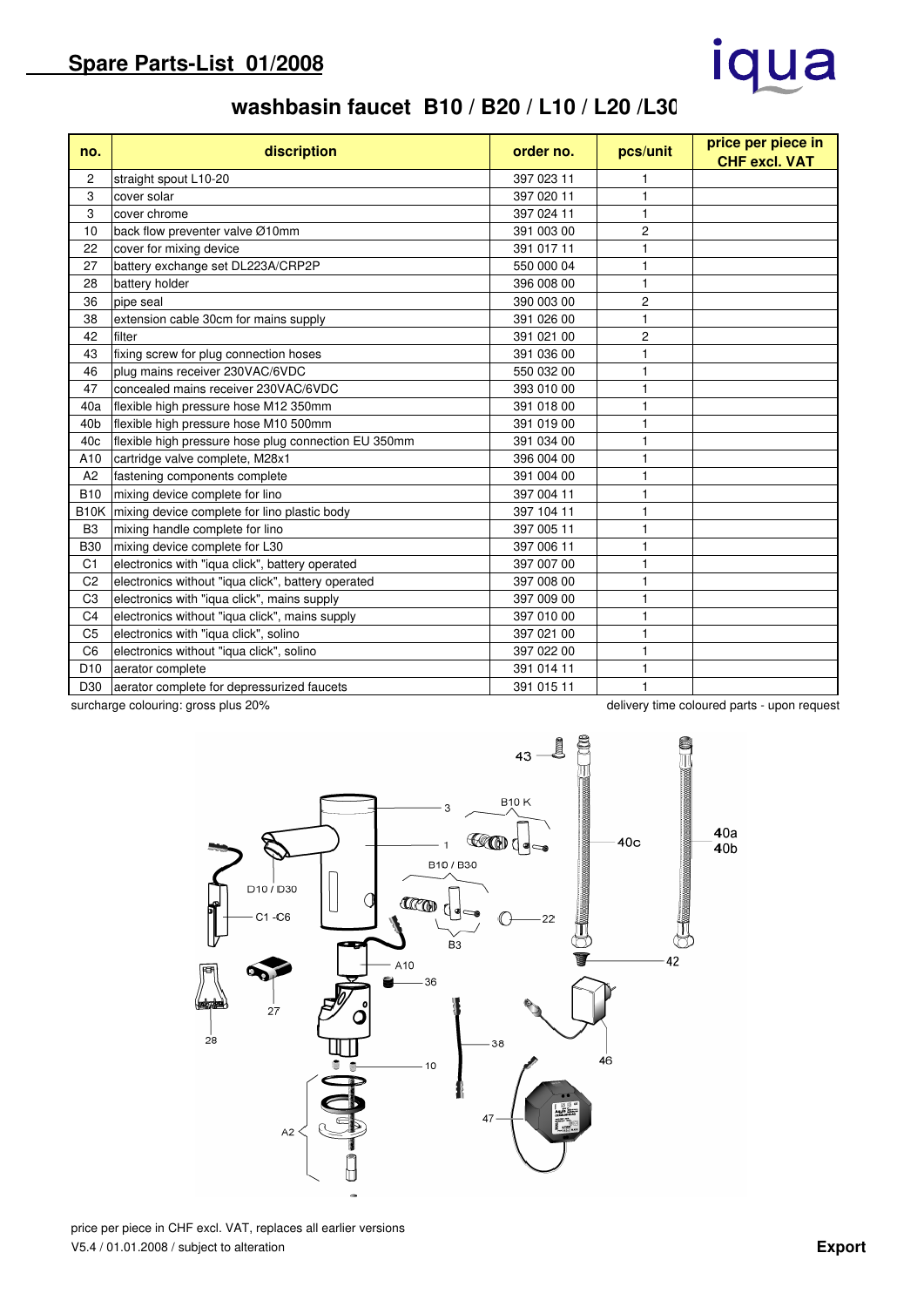# iqua

## **Tipolino self-closing faucet B15 / B25 / L15 / L25**

| no.             | discription                                          | order no.  | pcs/unit       | price per piece in<br><b>CHF excl. VAT</b> |
|-----------------|------------------------------------------------------|------------|----------------|--------------------------------------------|
| 2               | straight spout L10-20                                | 397 023 11 |                |                                            |
| 10              | back flow preventer valve Ø10mm                      | 391 003 00 | 2              |                                            |
| 22              | cover for mixing device                              | 391 017 11 |                |                                            |
| 27              | battery exchange set DL223A/CRP2P                    | 550 000 04 |                |                                            |
| 28              | battery holder                                       | 396 008 00 |                |                                            |
| 36              | pipe seal                                            | 390 003 00 | 2              |                                            |
| 40              | flexible high pressure hose M12 350mm                | 391 018 00 |                |                                            |
| 42              | filter                                               | 391 021 00 | $\overline{2}$ |                                            |
| 40c             | flexible high pressure hose plug connection EU 350mm | 391 034 00 |                |                                            |
| A15             | cartridge valve complete, M28x1                      | 396 004 00 |                |                                            |
| A2              | fastening components complete                        | 391 004 00 |                |                                            |
| B <sub>15</sub> | mixing device complete for lino                      | 397 004 11 |                |                                            |
| B <sub>3</sub>  | mixing handle complete for lino                      | 397 005 11 |                |                                            |
| C15             | start/stop-electronics complete tipolino             | 398 006 11 |                |                                            |
| D <sub>10</sub> | aerator complete                                     | 391 014 11 |                |                                            |

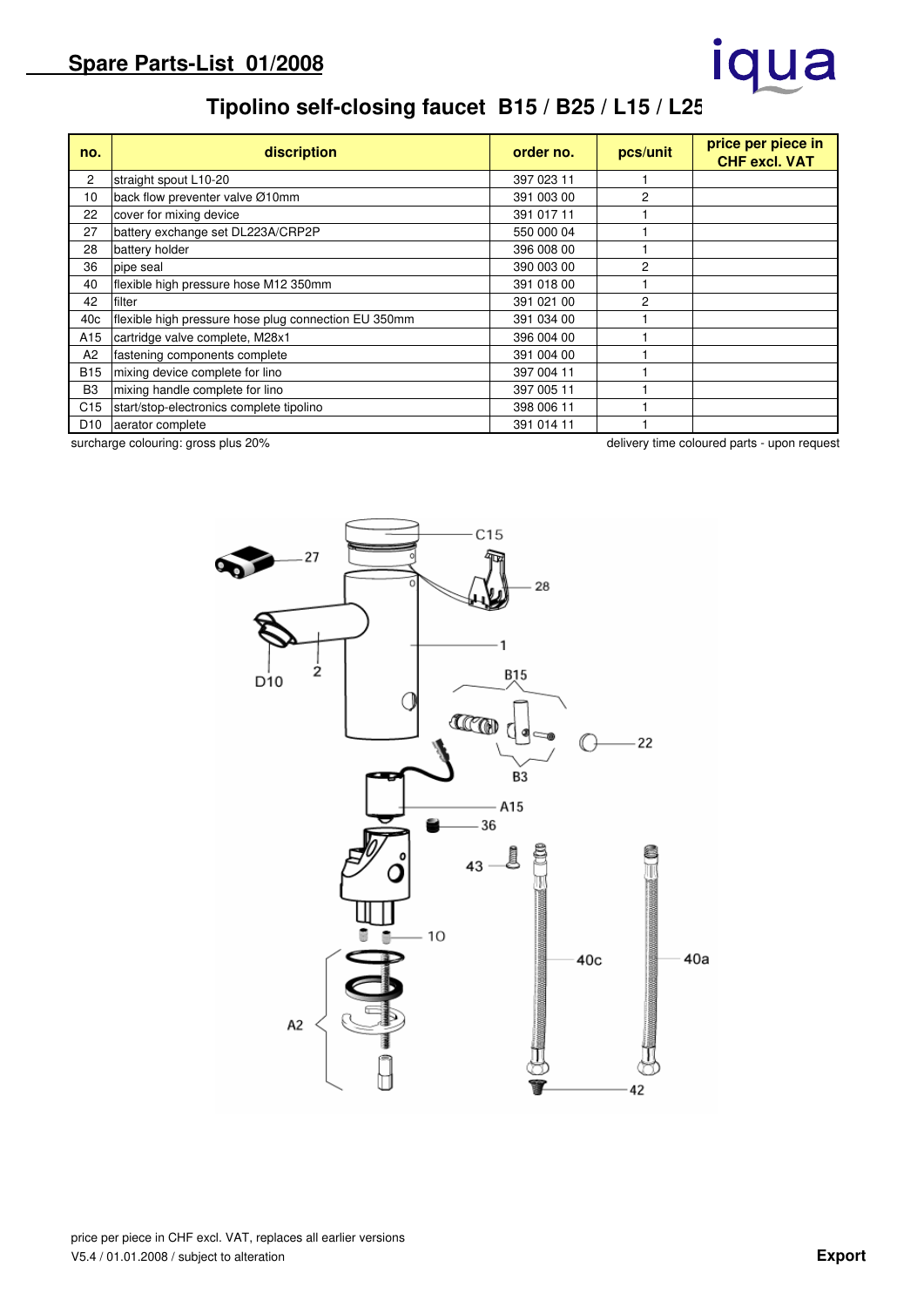## iqua

### **Shower D30-D35**

| no.            | discription                                      | order no.      | pcs/unit | price per piece in<br><b>CHF excl. VAT</b> |
|----------------|--------------------------------------------------|----------------|----------|--------------------------------------------|
| 3              | coated battery                                   | 55000005       |          |                                            |
| C <sub>1</sub> | metal push button(without electronics)           | 39713211       |          |                                            |
|                | s-connector 3/4"-1/2" with integrated stop valve | noch keine Nr. | 2        |                                            |
| C <sub>1</sub> | electronics without metal push button            | 39713400       |          |                                            |
| 4              | back flow preventer valve Ø15mm                  | 39713500       | 2        |                                            |
| 8              | thermostat W/D35                                 | 39713800       |          |                                            |
| <b>9A</b>      | mixing handle W/D30                              | 397 136 11     |          |                                            |
| 10             | cover for mixing device W/D30 left               | 39713011       |          |                                            |
|                | o-ring set W/D30                                 | 397 137 00     |          |                                            |
| 9Β             | mixing handle for thermostat W/D35               | 397 139 00     |          |                                            |
|                | screws set W/D3x series                          | 397 140 00     |          |                                            |
| 4              | cover for mixing device D30/35 right             | 39713300       |          |                                            |
| 5              | filter complete for A50                          | 39605600       |          |                                            |
| A <sub>6</sub> | cartridge valve complete, M28x1                  | 39600400       |          |                                            |
| $\overline{2}$ | shower head complete for D10                     | 39600911       |          |                                            |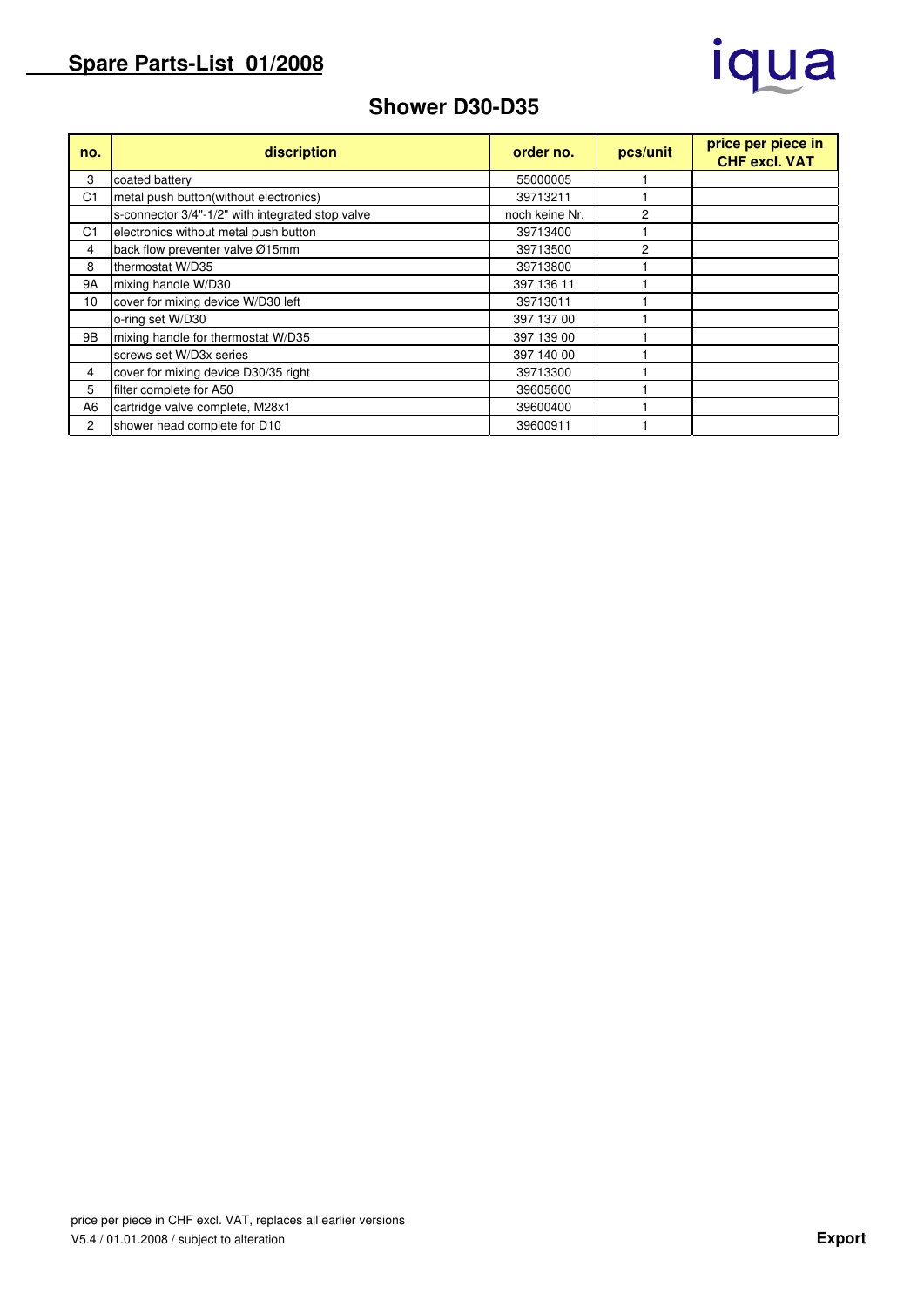## iqua

## **iqua lino shower faucet DV30-35**

| no.            | discription                          | order no.  | pcs/unit | price per piece in<br><b>CHF excl. VAT</b> |
|----------------|--------------------------------------|------------|----------|--------------------------------------------|
| 3              | coated battery                       | 550 000 05 |          |                                            |
| 4              | headless screw DVXX                  | 397 355 00 |          |                                            |
| 5              | thermostat DVXX                      | 397 351 00 |          |                                            |
| 6c             | front cover DV30 for sensor          | 397 353 11 |          |                                            |
|                | front cover DV35 for push button     | 397 357 11 |          |                                            |
| 7              | fixing ring for front cover          | 397 332 00 |          |                                            |
| 11             | back flow preventer valve Ø10mm      | 391 003 00 | 2        |                                            |
| 12             | filters                              | 397 336 00 | 2        |                                            |
| A <sub>6</sub> | cartridge valve complete, M28x1      | 396 004 00 |          |                                            |
| B              | adjustment grip DVXX                 | 397 354 11 |          |                                            |
| C <sub>3</sub> | sensor DVXX                          | 397 352 00 |          |                                            |
| C <sub>4</sub> | electronics for external push button | 397 558 00 |          |                                            |
| C <sub>5</sub> | push button(external) On/Off         | 397 559 11 | 4        |                                            |

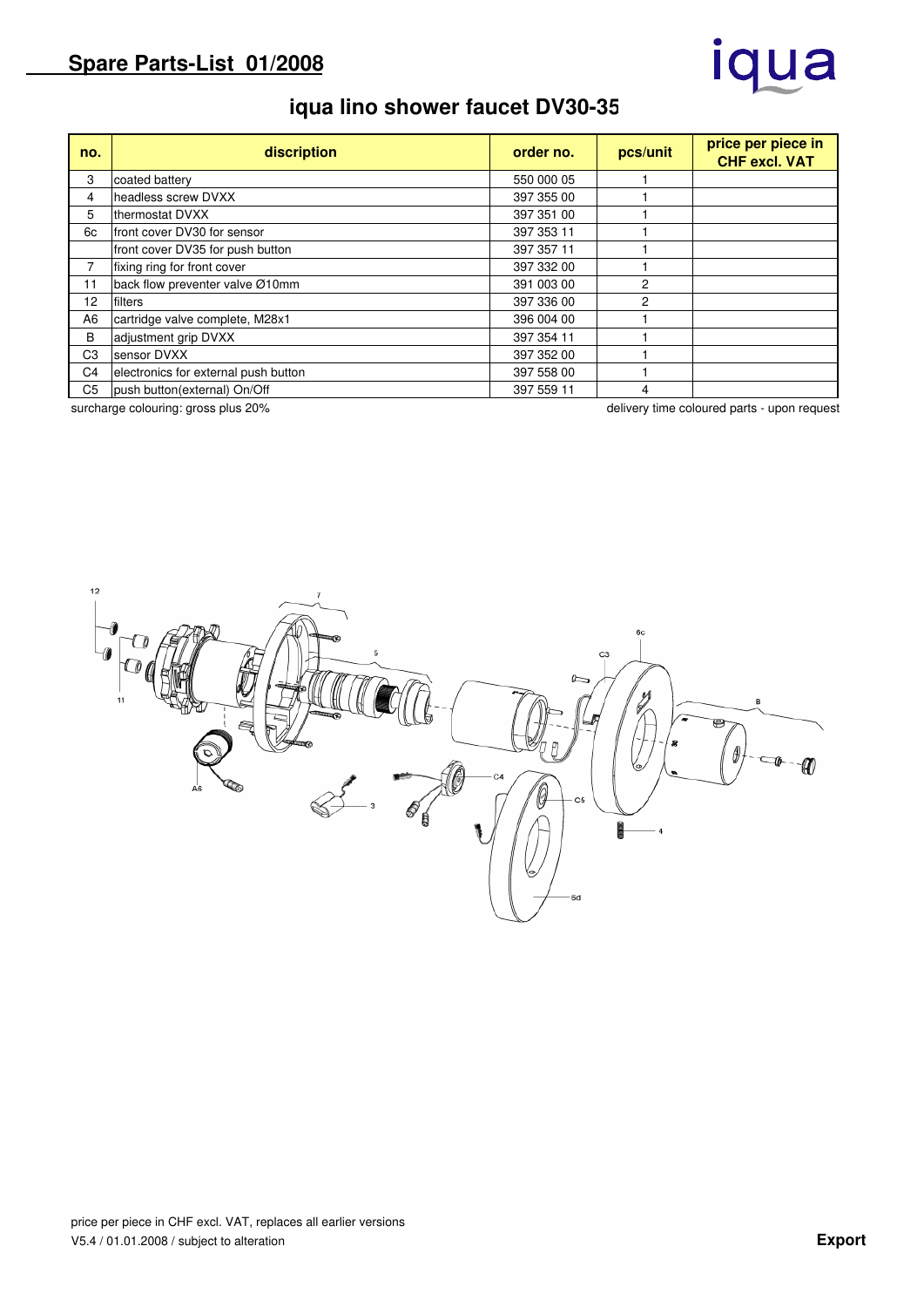# iqua

## **Loopino G10, G20**

| no.            | discription                                          | order no.  | pcs/unit | price per piece in<br><b>CHF excl. VAT</b> |
|----------------|------------------------------------------------------|------------|----------|--------------------------------------------|
| A <sub>2</sub> | fixing components M/F series                         | 391 159 00 |          |                                            |
| A6             | cartridge valve complete, M28x1                      | 396 004 00 |          |                                            |
| C <sub>1</sub> | electronics, battery/mains supply combi M-series     | 391 152 00 |          |                                            |
| M <sub>3</sub> | mixing handle complete for lino                      | 397 005 11 |          |                                            |
| M10            | mixing device M10/F10 series                         | 391 151 11 |          |                                            |
| 4              | round sensor cover                                   | 391 154 00 |          |                                            |
| 8              | pipe cpl. M/F series                                 | 391 155 00 |          |                                            |
| 27             | battery exchange set DL223A/CRP2P                    | 550 000 04 |          |                                            |
| 29             | battery box without battery M series                 | 391 158 00 |          |                                            |
|                | 27+29 battery box with battery M series              | 391 153 00 |          |                                            |
| 38             | extension cable 30cm for mains supply                | 391 026 00 |          |                                            |
| 40c            | flexible high pressure hose plug connection EU 350mm | 391 034 00 |          |                                            |
| 42             | filter                                               | 391 021 00 | 2        |                                            |
| 46             | plug mains receiver 230VAC/6VDC                      | 550 032 00 |          |                                            |
| 47             | concealed mains receiver 230VAC/6VDC                 | 393 010 00 |          |                                            |

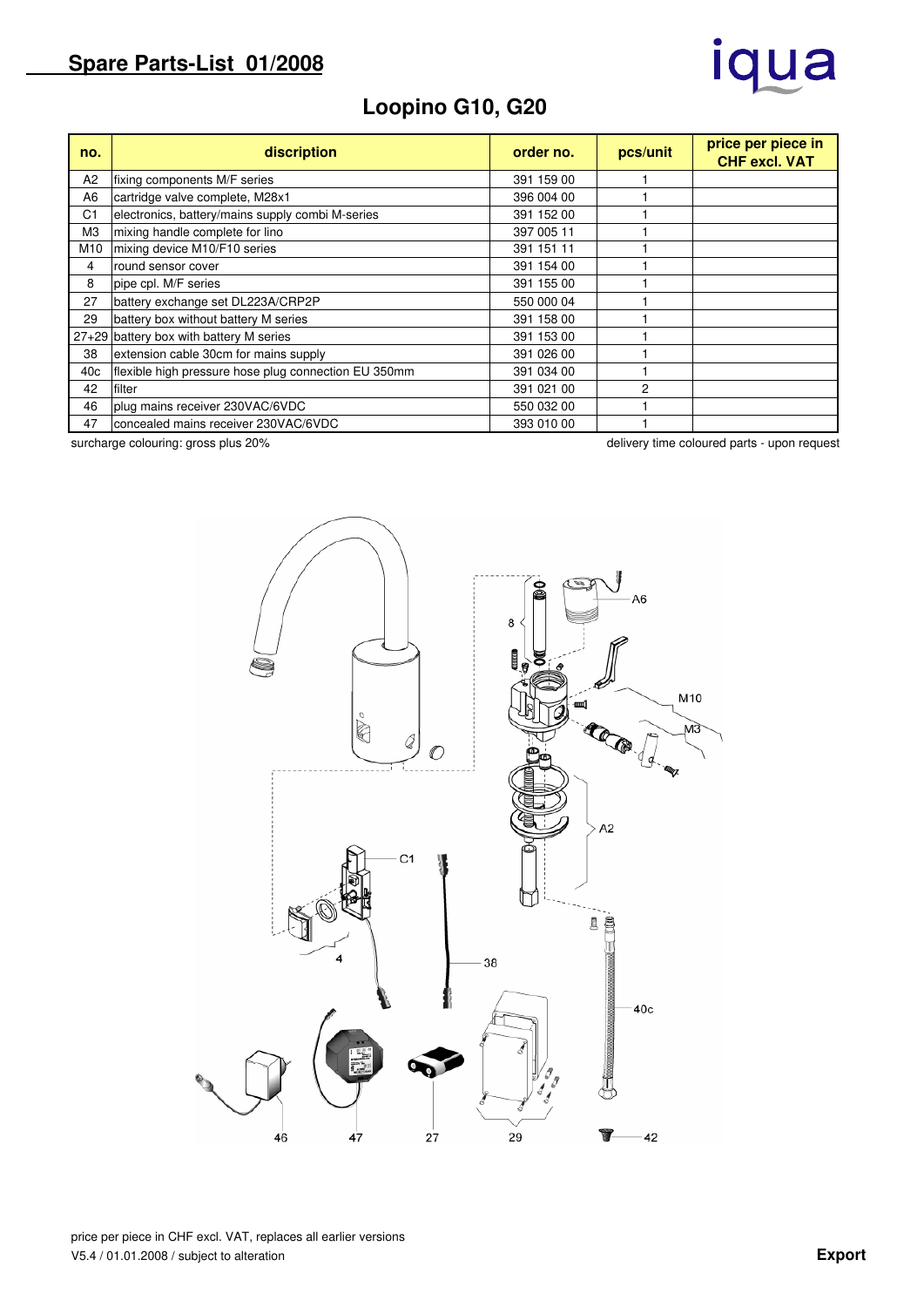## iqua

## **iqua exposed wall valve K10-K20 - K30**

| no.            | discription                                                 | order no.  | pcs/unit       | price per piece in<br><b>CHF excl. VAT</b> |
|----------------|-------------------------------------------------------------|------------|----------------|--------------------------------------------|
|                | wall holder                                                 | 397 154 00 |                |                                            |
| $\overline{c}$ | stop valve complete 1/2" - 3/8"                             | 550 060 00 | $\overline{c}$ |                                            |
| 3              | battery exchange set DL223A/CRP2P                           | 550 000 04 |                |                                            |
| 5              | concealed mains receiver 230VAC/6VDC                        | 393 010 00 |                |                                            |
| 6              | fixing elements for electronics                             | 397 152 00 |                |                                            |
| 10             | back flow preventer valve Ø10mm                             | 391 003 00 | 2              |                                            |
| 11             | flexible high pressure hose M12 350mm                       | 391 018 00 |                |                                            |
| 12             | filter                                                      | 391 021 00 | 2              |                                            |
| 13             | fixing ring for mixing cartridge                            | 397 156 00 |                |                                            |
| 14             | headless screw M5x6                                         | 397 106 00 |                |                                            |
| 15             | mixing handle complete for faucet with infrared sensor      | 397 115 11 |                |                                            |
| 16             | fastening bolt for spout                                    | 397 109 00 |                |                                            |
| 17             | spout W10-90, K10-20                                        | 397 100 11 |                |                                            |
|                | spout, stainless steel                                      | 397 155 00 |                |                                            |
| 18             | aerator complete                                            | 391 014 11 |                |                                            |
| 19             | fixing ring for thermostat showermaster                     | 396 119 11 |                |                                            |
| 28             | battery holder                                              | 396 008 00 |                |                                            |
| A <sub>6</sub> | cartridge valve complete, M28x1                             | 396 004 00 |                |                                            |
| A7             | mixing cartridge for faucet with infrared sensor            | 397 110 00 |                |                                            |
| A <sub>8</sub> | thermostat showermaster                                     | 396 115 11 |                |                                            |
| <b>B1</b>      | valve body complete cold-warm water                         | 397 118 00 |                |                                            |
| C <sub>1</sub> | electronics with "iqua click", battery operated K-Series    | 397 007 00 |                |                                            |
| C <sub>2</sub> | electronics without "iqua click", battery operated K-Series | 397 008 00 |                |                                            |
| C <sub>3</sub> | electronics with "iqua click", mains supply K-Series        | 397 009 00 |                |                                            |
| C <sub>4</sub> | electronics without "iqua click", mains supply K-Series     | 397 010 00 |                |                                            |

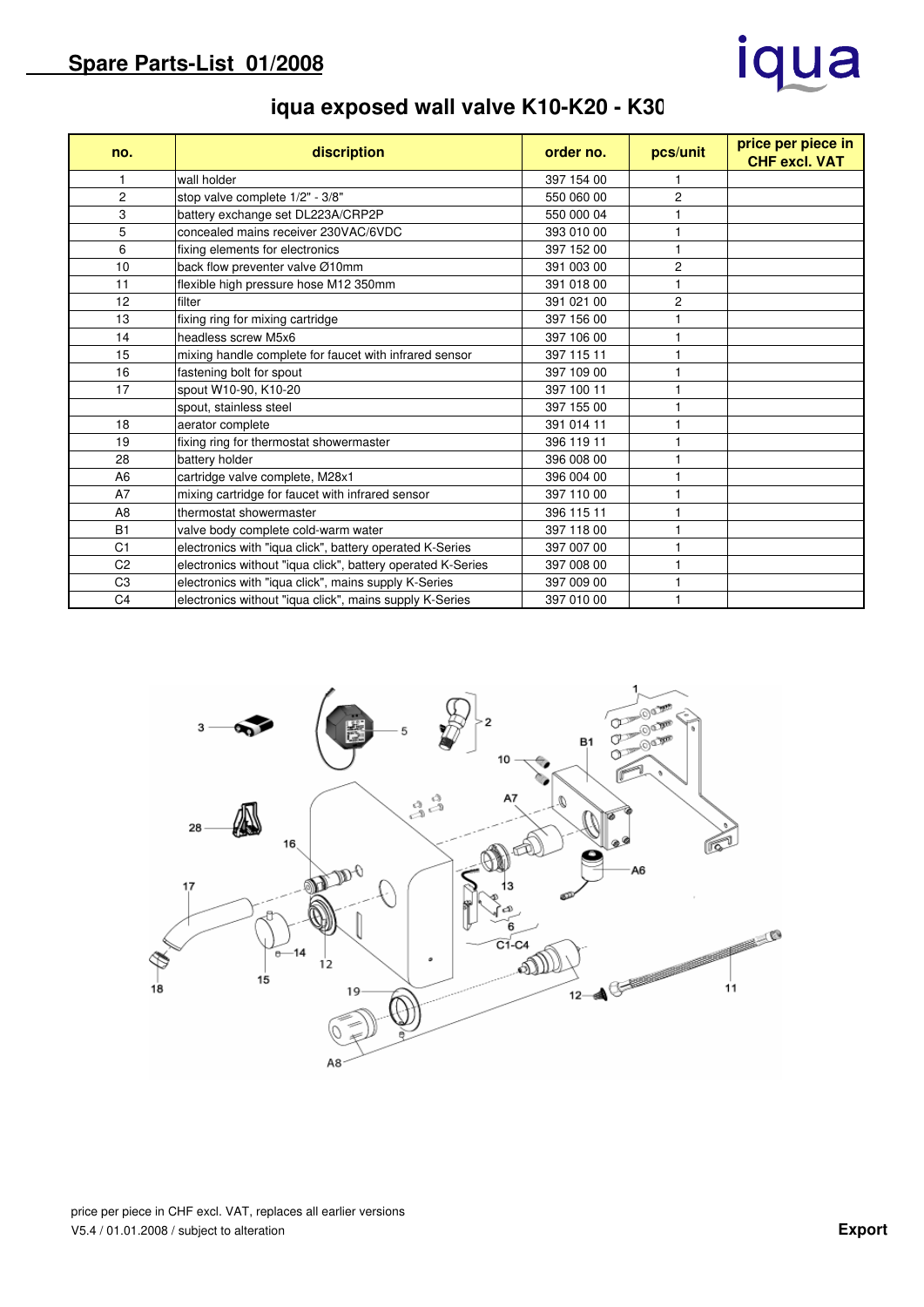# iqua

## **washbasin faucet M10-20**

| no.             | discription                                          | order no.  | pcs/unit       | price per piece in<br><b>CHF excl. VAT</b> |
|-----------------|------------------------------------------------------|------------|----------------|--------------------------------------------|
| 4               | round sensor cover                                   | 391 154 00 |                |                                            |
| 7               | aerator complete                                     | 391 014 11 |                |                                            |
| 8               | pipe cpl. M/F series                                 | 391 155 00 |                |                                            |
| 10              | back flow preventer valve Ø10mm                      | 391 003 00 | 2              |                                            |
| 22              | cover for mixing device                              | 391 017 11 |                |                                            |
| 27              | battery exchange set DL223A/CRP2P                    | 550 000 04 |                |                                            |
| 29              | battery box without battery M series                 | 391 158 00 |                |                                            |
| 38              | extension cable 30cm for mains supply                | 391 026 00 |                |                                            |
| 42              | filter                                               | 391 021 00 | $\overline{c}$ |                                            |
| 46              | plug mains receiver 230VAC/6VDC                      | 550 032 00 |                |                                            |
| 47              | concealed mains receiver 230VAC/6VDC                 | 393 010 00 |                |                                            |
|                 | 27+29 battery box with battery M series              | 391 153 00 |                |                                            |
| 40 <sub>c</sub> | flexible high pressure hose plug connection EU 350mm | 391 034 00 |                |                                            |
| A <sub>2</sub>  | fixing components M/F series                         | 391 159 00 |                |                                            |
| A <sub>6</sub>  | cartridge valve complete, M28x1                      | 396 004 00 |                |                                            |
| C1              | electronics, battery/mains supply combi M-series     | 391 152 00 |                |                                            |
| M10             | mixing device M10/F10 series                         | 391 151 11 |                |                                            |
| ΜЗ              | mixing lever M/F series                              | 391 150 11 |                |                                            |

A6 8 ratura  $\mathbf{\hat{z}}$  $\mathcal{P}$ M10  $\circ$ **COOP** ⊵ Q мš  $10<sup>1</sup>$  $22$  $A<sub>2</sub>$  $C<sub>1</sub>$ l E 38 40c T

G

29

 $-42$ 

surcharge colouring: gross plus 20% delivery time coloured parts - upon request

 $46$ 

 $47$ 

 $27$ 

 $28$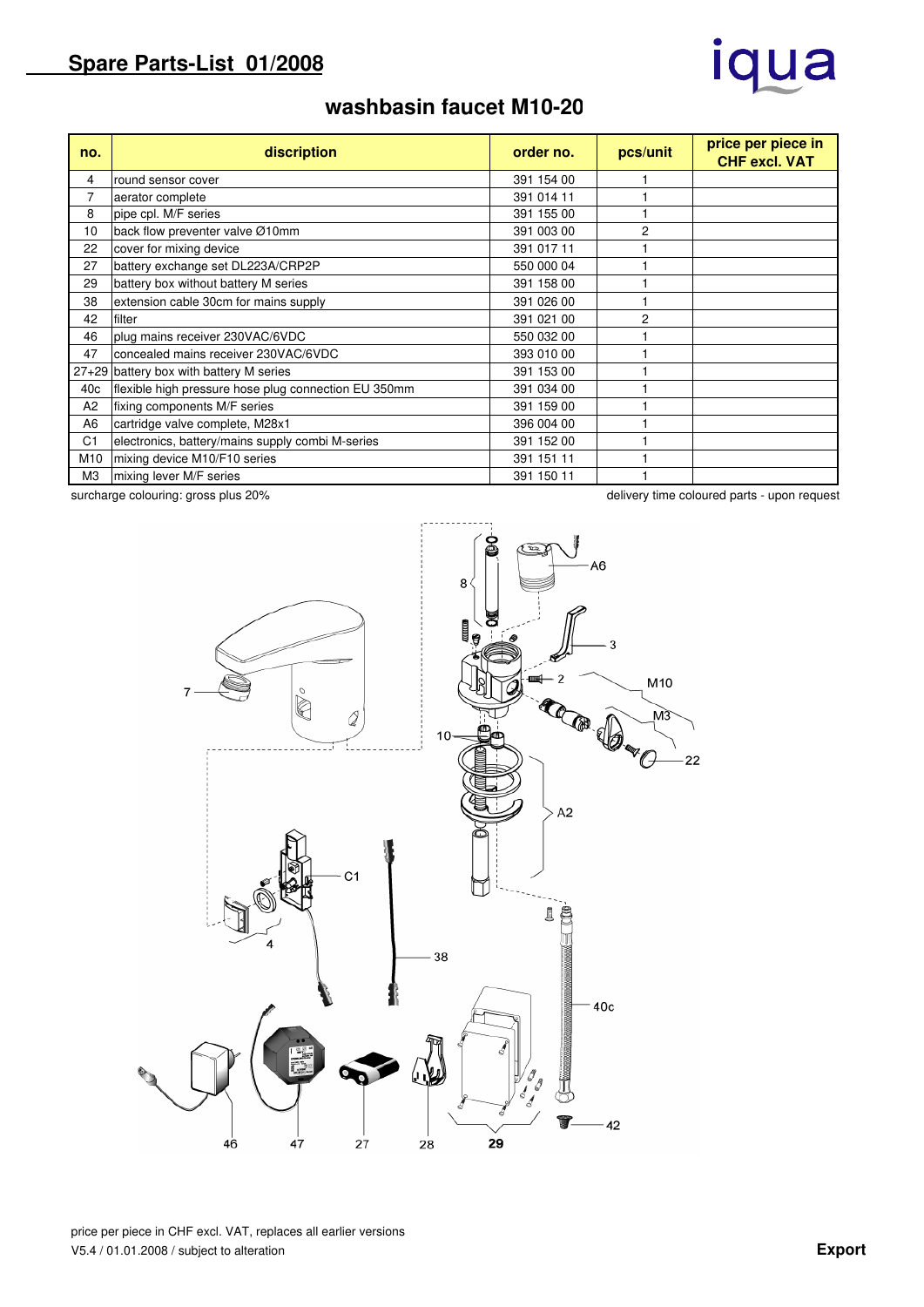# iqua

#### **Showermaster P10-P15-P20-P25-P30-P35 ALU**

| no.            | discription                                            | order no.  | pcs/unit       | price per piece in<br><b>CHF excl. VAT</b> |
|----------------|--------------------------------------------------------|------------|----------------|--------------------------------------------|
| 3              | coated battery                                         | 550 000 05 |                |                                            |
| 8              | shower head for showermaster                           | 396 111 11 |                |                                            |
| 9              | extension cable 120cm                                  | 391 027 00 |                |                                            |
| 10             | back flow preventer valve Ø10mm                        | 391 003 00 | 2              |                                            |
| 11             | nut M55x1                                              | 396 114 00 |                |                                            |
| 12             | chrome-ring for mixing cartridge                       | 396 118 11 |                |                                            |
| 13             | fixing ring for mixing cartridge                       | 397 156 00 |                |                                            |
| 14             | headless screw M5x6                                    | 397 106 00 |                |                                            |
| 15             | mixing handle complete for faucet with infrared sensor | 397 115 11 |                |                                            |
| 19             | fixing ring for thermostat showermaster                | 396 119 11 |                |                                            |
| 40             | flexible high pressure hose 500mm                      | 397 050 00 |                |                                            |
| 41             | flexible high pressure hose 1000mm                     | 397 051 00 |                |                                            |
| 42             | filter                                                 | 391 021 00 | $\overline{c}$ |                                            |
| $20 + 21$      | fixing set for electronics                             | 396 116 11 |                |                                            |
| A <sub>6</sub> | cartridge valve complete, M28x1                        | 396 004 00 |                |                                            |
| A7             | mixing cartridge for faucet with infrared sensor       | 397 110 00 |                |                                            |
| A <sub>8</sub> | thermostat showermaster                                | 396 115 11 |                |                                            |
| C <sub>1</sub> | sensor for showermaster                                | 396 110 00 |                |                                            |
| C <sub>2</sub> | start-stop electronics showermaster                    | 396 113 11 |                |                                            |

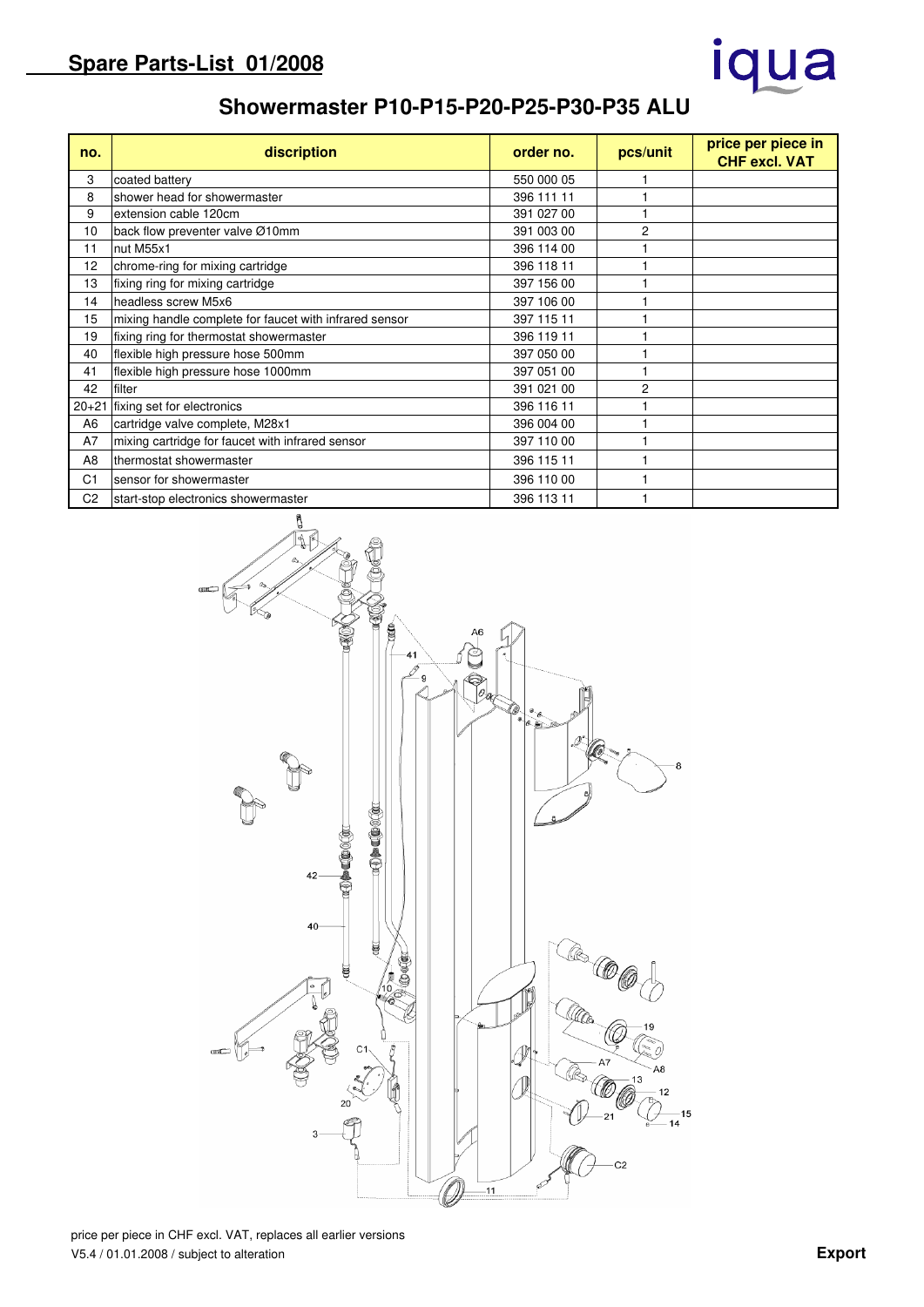## iqua

## **Showermaster P10/20/30 inox iqua**

| no.            | discription                                            | order no.  | pcs/unit       | price per piece in<br><b>CHF excl. VAT</b> |
|----------------|--------------------------------------------------------|------------|----------------|--------------------------------------------|
| 3              | coated battery                                         | 550 000 05 |                |                                            |
| 6              | fixing elements for electronics                        | 397 152 00 |                |                                            |
| 8              | shower head for showermaster                           | 396 111 11 |                |                                            |
| 9              | extension cable 120cm                                  | 391 027 00 |                |                                            |
| 10             | back flow preventer valve Ø10mm                        | 391 003 00 | 2              |                                            |
| 11             | nut M55x1                                              | 396 114 00 |                |                                            |
| 12             | chrome-ring for mixing cartridge                       | 396 118 11 |                |                                            |
| 13             | fixing ring for mixing cartridge                       | 397 156 00 |                |                                            |
| 14             | headless screw M5x6                                    | 397 106 00 |                |                                            |
| 15             | mixing handle complete for faucet with infrared sensor | 397 115 11 |                |                                            |
| 19             | fixing ring for thermostat showermaster                | 396 119 11 |                |                                            |
| 40             | flexible high pressure hose 500mm                      | 397 050 00 |                |                                            |
| 41             | flexible high pressure hose 1000mm                     | 397 051 00 |                |                                            |
| 42             | filter                                                 | 391 021 00 | $\overline{c}$ |                                            |
| A <sub>6</sub> | cartridge valve complete, M28x1                        | 396 004 00 |                |                                            |
| A7             | mixing cartridge for faucet with infrared sensor       | 397 110 00 |                |                                            |
| A <sub>8</sub> | thermostat showermaster                                | 396 115 11 |                |                                            |
| <b>B1</b>      | fixing screws                                          | 396 112 00 |                |                                            |
| C <sub>1</sub> | sensor for showermaster                                | 396 110 00 |                |                                            |
| C <sub>2</sub> | start-stop electronics showermaster                    | 396 113 11 |                |                                            |



price per piece in CHF excl. VAT, replaces all earlier versions V5.4 / 01.01.2008 / subject to alteration **Export**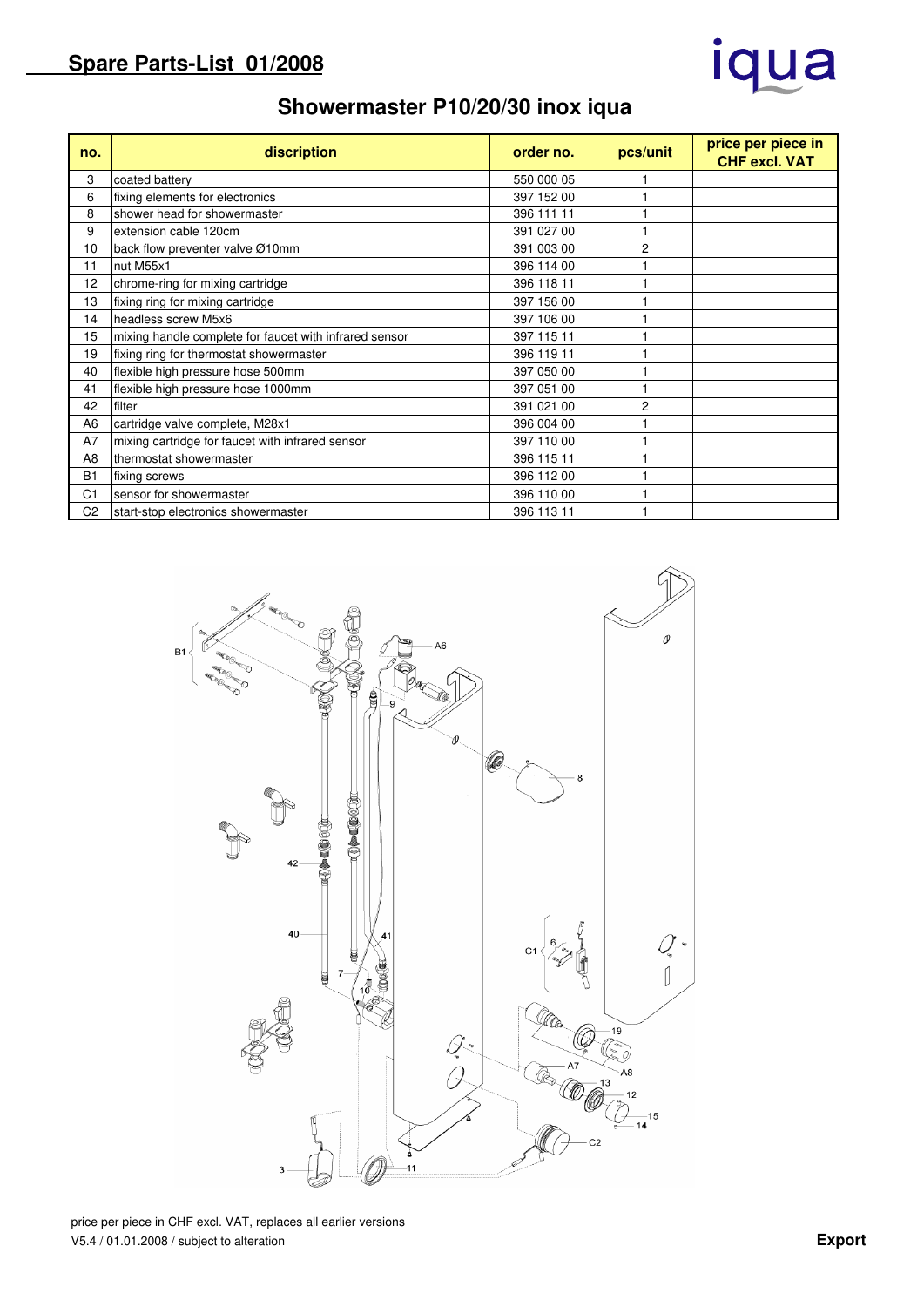# iqua

## **urinal fitting S10**

| no. | discription                     | order no.  | pcs/unit | price per piece in<br><b>CHF excl. VAT</b> |
|-----|---------------------------------|------------|----------|--------------------------------------------|
|     | filter S10, U10/20              | 397 221 00 |          |                                            |
| 8   | maintenance set                 | 397 222 00 |          |                                            |
| 10  | valve body complete S10, U10/20 | 397 220 00 |          |                                            |
|     | valve dummy                     | 397 219 00 |          |                                            |
| 13  | Geberit siphon with sensor      | 397 343 00 |          |                                            |
| 14  | Viega siphon with sensor        | 397 344 00 |          |                                            |
| 15  | electronic S10                  | 397 345 00 |          |                                            |
|     | cartridge valve complete, M28x1 | 396 004 00 |          |                                            |

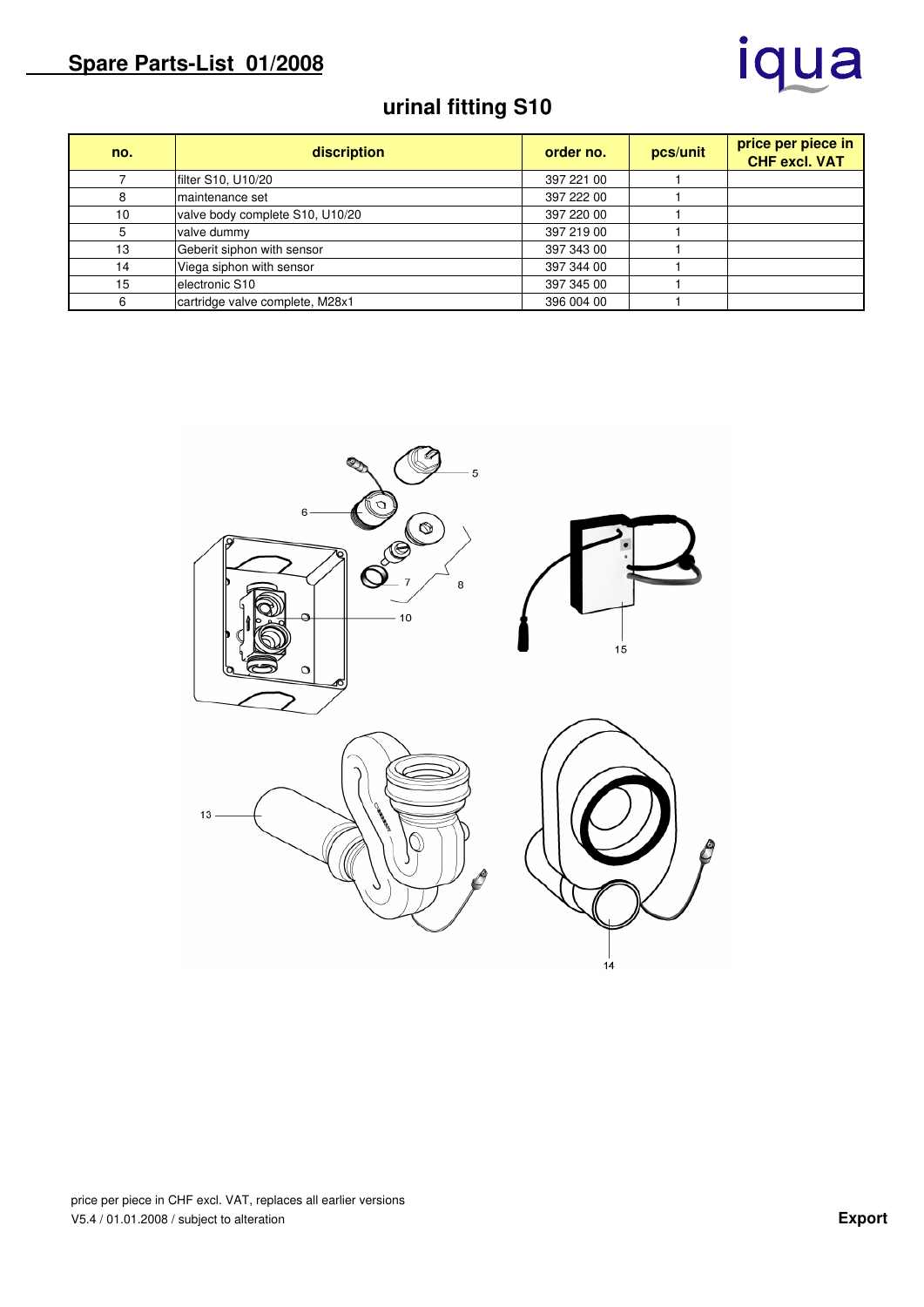

#### **SD80 soap dispenser**

| no. | discription    | order no.  | pcs/unit | price per piece in<br><b>CHF excl. VAT</b> |
|-----|----------------|------------|----------|--------------------------------------------|
|     | front cover    | 390 803 33 |          |                                            |
|     | motor unit     | 390 804 00 |          |                                            |
|     | nozzle cpl.    | 390 805 00 |          |                                            |
|     | soap container | 390 806 00 |          |                                            |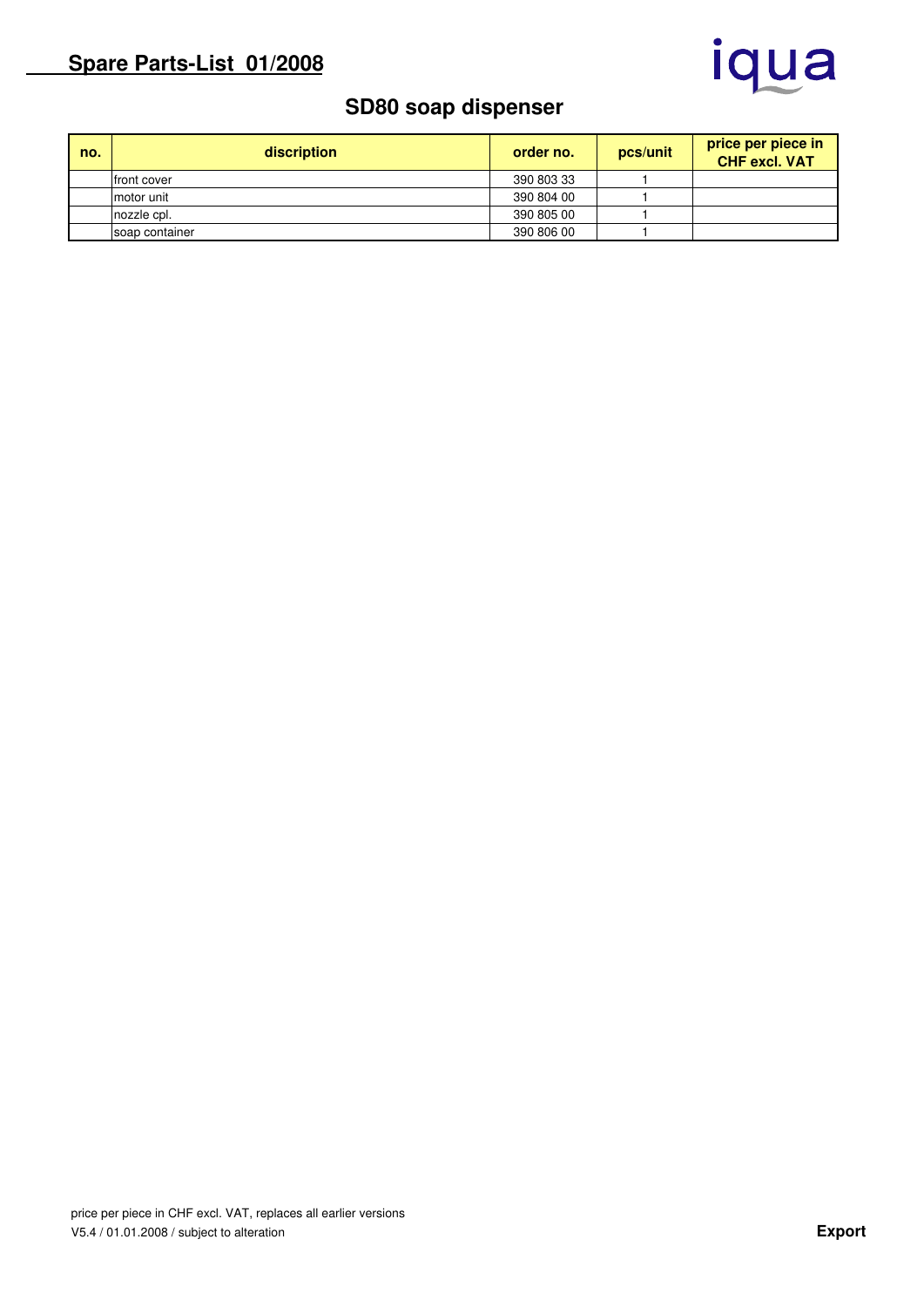## iqua

### **SD90 soap dispenser**

| no.             | discription                       | order no.  | pcs/unit | price per piece in<br><b>CHF excl. VAT</b> |
|-----------------|-----------------------------------|------------|----------|--------------------------------------------|
| 90a             | electronic, pump unit SD90        | 390 824 00 |          |                                            |
| 90b             | battery holder SD90               | 390 825 00 |          |                                            |
| 90 <sub>c</sub> | soap tank SD90                    | 390 826 00 |          |                                            |
| 90d             | ellen key for battery holder SD90 | 390 827 00 |          |                                            |



price per piece in CHF excl. VAT, replaces all earlier versions V5.4 / 01.01.2008 / subject to alteration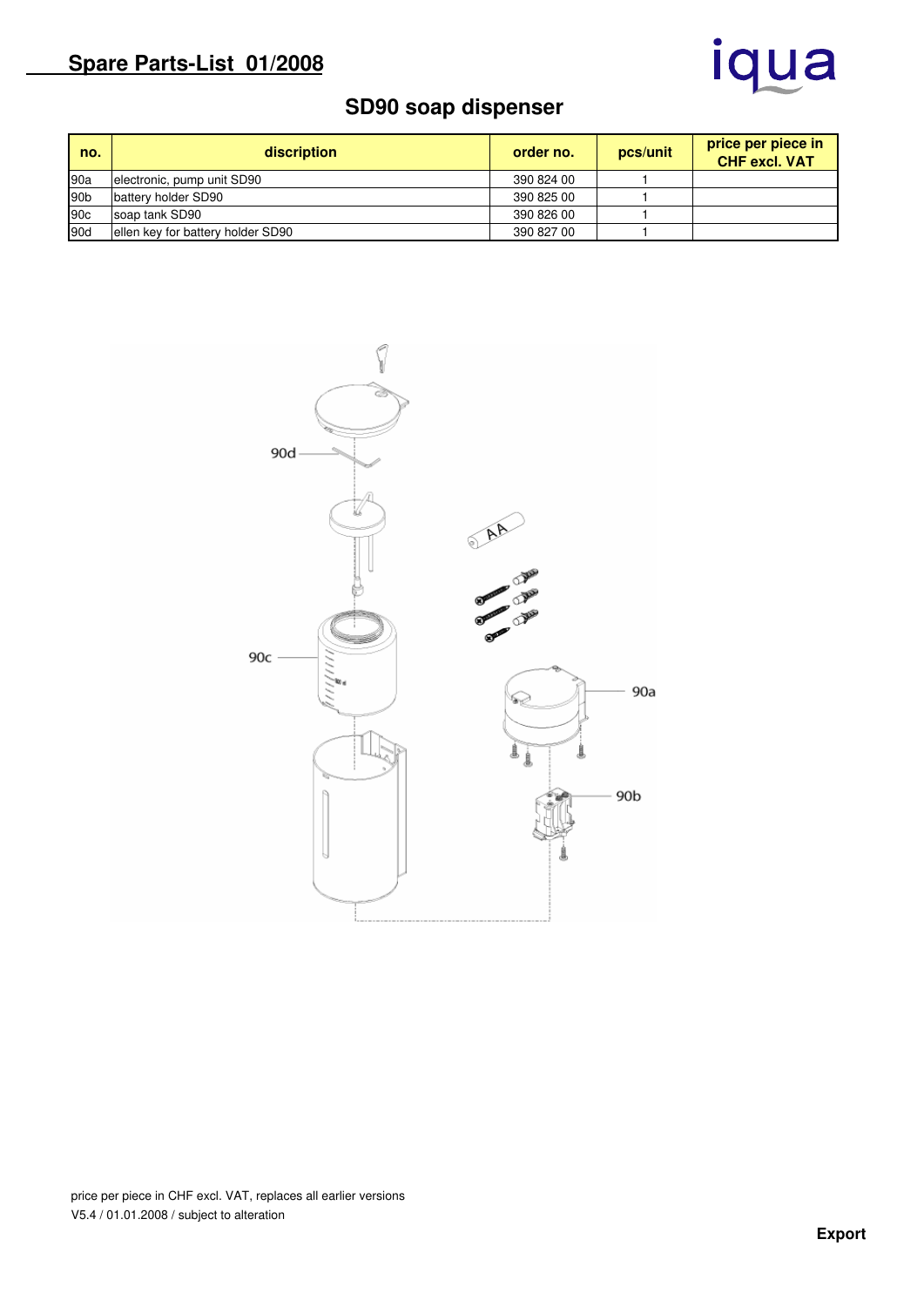# iqua

### **U10 Urinal**

| no.            | discription                           | order no.  | pcs/unit     | price per piece in<br><b>CHF excl. VAT</b> |
|----------------|---------------------------------------|------------|--------------|--------------------------------------------|
| 1              | battery holder with plug connection   | 397 261 00 |              |                                            |
| $\overline{2}$ | battery exchange set DL223A/CRP2P     | 550 000 04 | $\mathbf{1}$ |                                            |
| 3              | mounting frame U10                    | 397 209 00 | $\mathbf{1}$ |                                            |
| $\overline{4}$ | headless screw M5x8                   | 397 205 00 | 1            |                                            |
| 5              | valve dummy                           | 397 219 00 | 1            |                                            |
| 6              | cartridge valve complete, M28x1       | 396 004 00 | 1            |                                            |
| $\overline{7}$ | filter S10, U10/20                    | 397 221 00 | 1            |                                            |
| 8              | maintenance set                       | 397 222 00 | 1            |                                            |
| 10             | valve body complete S10, U10/20       | 397 220 00 | 1            |                                            |
| 13             | condenser central mains supply U10    | 397 211 00 | 1            |                                            |
| 14             | condenser solar U10                   | 397 212 00 |              |                                            |
| 15             | connector 6V                          | 397 213 00 |              |                                            |
| 16             | PE cable                              | 397 207 00 | 1            |                                            |
| 17             | concealed mains receiver 230VAC/6VDC  | 393 010 00 | 1            |                                            |
| 18             | central mains receiver 230VAC/6VDC    | 397 230 00 | 1            |                                            |
| 28             | battery holder                        | 396 008 00 | 1            |                                            |
| A <sub>1</sub> | front panel chrome without inlay      | 397 200 11 | 1            |                                            |
| $A1+B1+X1+12$  | front panel complete solar            | 397 248 11 | 1            |                                            |
| $A1 + X1 + 12$ | front panel with solar cells          | 397 240 11 | 1            |                                            |
| A2             | front panel white without inlay       | 397 200 33 | 1            |                                            |
| A3             | font panel chrome-satin without inlay | 397 200 44 | 1            |                                            |
| <b>B1</b>      | electronics solar                     | 397 201 00 | 1            |                                            |
| B <sub>2</sub> | electronics battery operated U10/60   | 397 202 00 |              |                                            |
| B <sub>3</sub> | electronics mains supply              | 397 203 00 |              |                                            |
| X1             | plastic window U10, white             | 550 040 33 |              |                                            |
| $X1 + 12$      | solar-cells with cover                | 397 245 33 |              |                                            |
| X <sub>2</sub> | plastic window U10, matt-chrome       | 550 040 44 | $\mathbf{1}$ |                                            |
| X <sub>3</sub> | plastic window U10, blue              | 550 040 66 | $\mathbf{1}$ |                                            |
| X4             | plastic window U10, black             | 550 040 77 | $\mathbf{1}$ |                                            |
| X <sub>5</sub> | plastic window U10, red               | 550 040 88 | 1            |                                            |
| X <sub>6</sub> | plastic window U10, yellow            | 550 040 99 | $\mathbf{1}$ |                                            |



price per piece in CHF excl. VAT, replaces all earlier versions V5.4 / 01.01.2008 / subject to alteration **Export**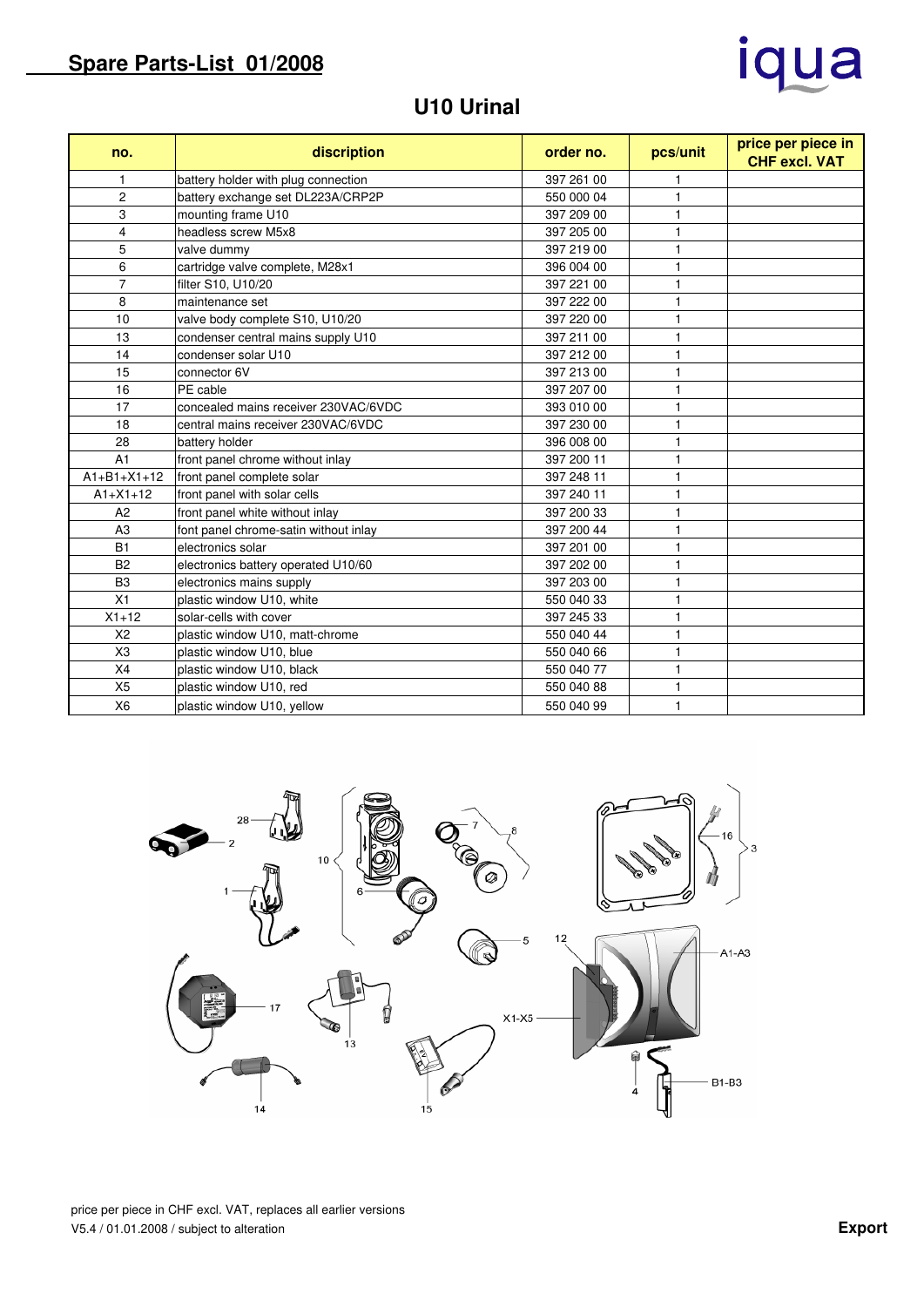## iqua

## **urinal fitting U20 for concealed installation**

| no.            | discription                                             | order no.  | pcs/unit | price per piece in<br><b>CHF excl. VAT</b> |
|----------------|---------------------------------------------------------|------------|----------|--------------------------------------------|
| $\overline{c}$ | headless screw M6x8 for U20/U50                         | 390 021 00 |          |                                            |
| 7              | battery exchange set 2CR5/DL245                         | 550 000 03 |          |                                            |
| 12             | lflat seal                                              | 390 025 00 | 2        |                                            |
| A              | front panel complete for U20, battery operated          | 393 001 11 |          |                                            |
| A              | front panel complete for U20, mains supply              | 393 002 11 |          |                                            |
| A <sub>1</sub> | electronic/sensor complete for U20/U50 battery operated | 393 003 00 |          |                                            |
| A2             | electronic/sensor complete for U20/U50 mains supply     | 393 004 00 |          |                                            |
| В              | stop valve for A50/U20 1/2"                             | 393 006 00 |          |                                            |
| C              | valve body complete for U20                             | 393 007 00 |          |                                            |
| C <sub>1</sub> | filter complete for U20                                 | 393 008 00 |          |                                            |
| C <sub>5</sub> | valve complete A50/SE3/U20/U50                          | 393 005 00 |          |                                            |
| E              | concealed mains receiver 230VAC/6VDC                    | 393 030 00 |          |                                            |
| X              | seal for front panel 74.5cm (optional)                  | 396 049 00 |          |                                            |

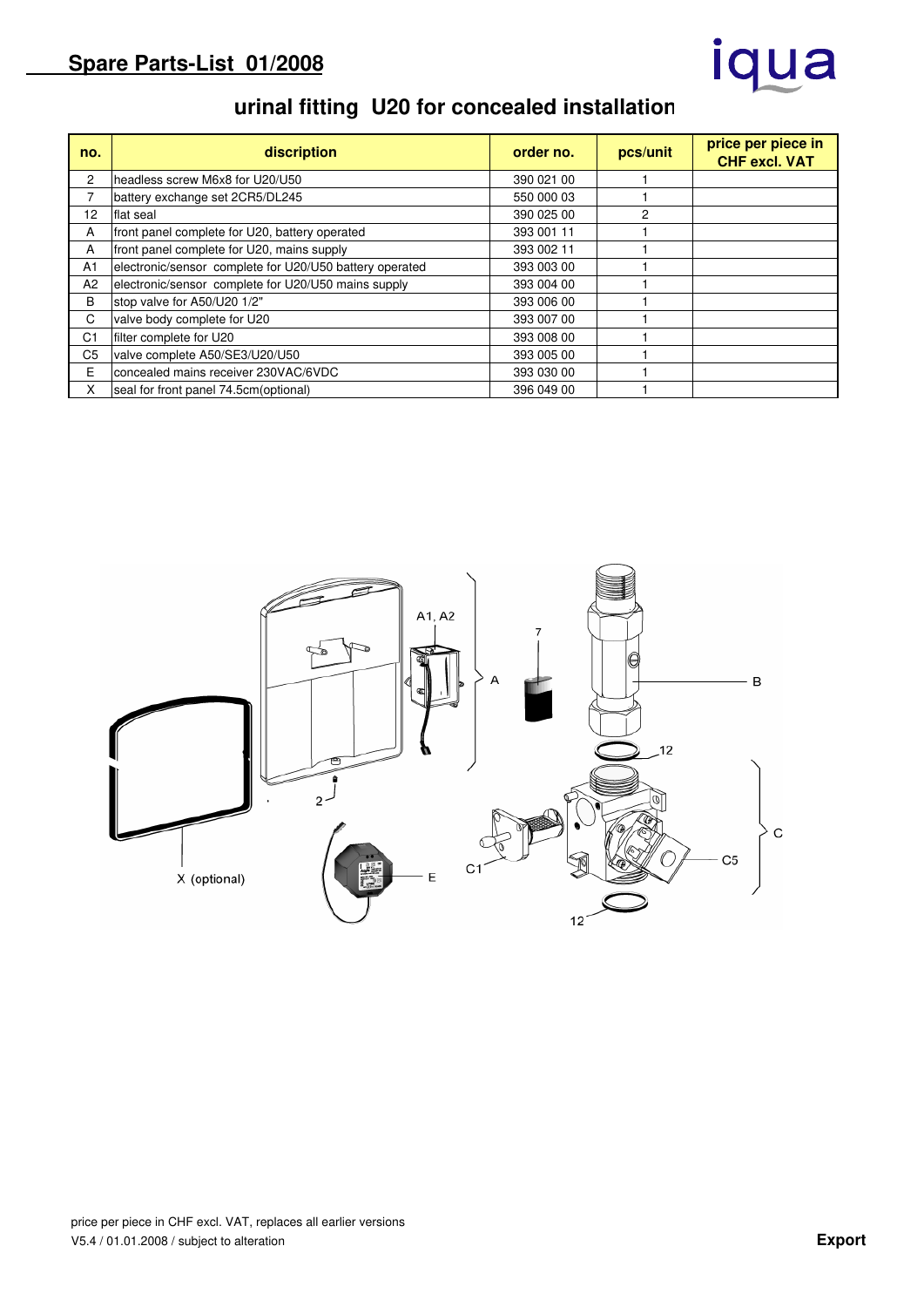# iqua

## **urinal fitting U40 for exposed installation**

| no.            | discription                                   | order no.  | pcs/unit       | price per piece in<br><b>CHF excl. VAT</b> |
|----------------|-----------------------------------------------|------------|----------------|--------------------------------------------|
|                | front cover without electronics               | 392 013 11 |                |                                            |
| 2              | fastening hook                                | 390 017 00 |                |                                            |
| 4              | seal for front cover U40                      | 390 019 00 |                |                                            |
| 7              | battery exchange set 2CR5/DL245               | 550 000 03 |                |                                            |
| 12             | filter 3/4"                                   | 392 004 00 |                |                                            |
| 19             | headless screw M6x12                          | 390 020 00 |                |                                            |
| 22             | flat seal                                     | 390 025 00 | $\overline{c}$ |                                            |
| 23             | outlet pipe                                   | 392 008 11 |                |                                            |
| 24             | cone nut                                      | 392 009 11 |                |                                            |
| 25             | urinal connector                              | 392 010 11 |                |                                            |
| 26             | rosette with rubber ring                      | 392 011 11 |                |                                            |
| 27             | stop valve for U40 1/2"                       | 392 012 00 |                |                                            |
| A              | front cover complete for U40, chrome          | 392 001 11 |                |                                            |
| B              | valve body complete for U40                   | 392 003 00 |                |                                            |
| <b>B1</b>      | valve complete for U40                        | 392 002 00 |                |                                            |
| B <sub>2</sub> | cartridge valve U40/SE3                       | 395 000 00 |                |                                            |
| C <sub>1</sub> | fastening components complete for front cover | 392 005 11 |                |                                            |
| D              | outlet pipe complete                          | 392 006 11 |                |                                            |

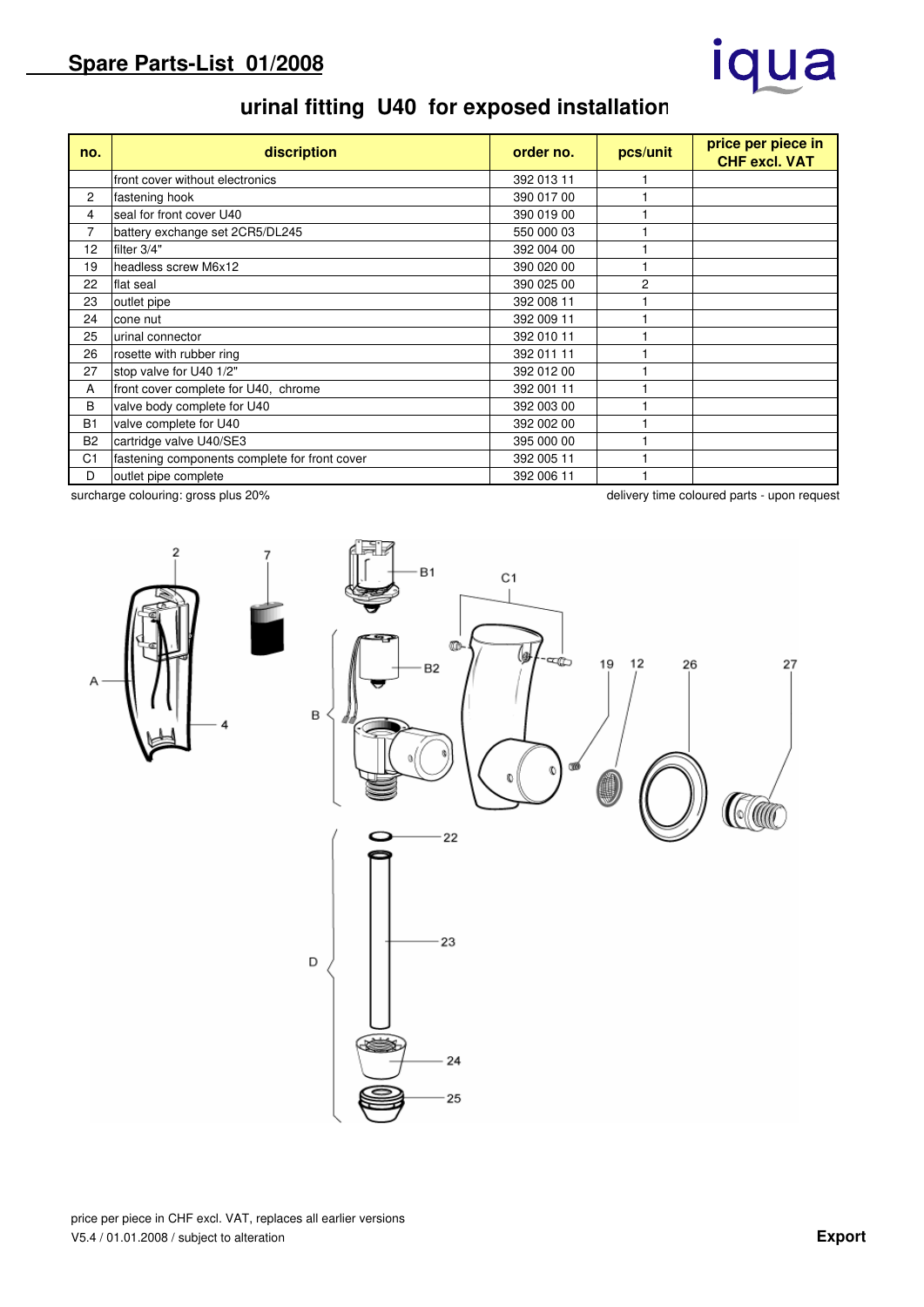## iqua

## **urinal fitting U50, modifaction set**

| no.            | discription                                             | order no.  | pcs/unit | price per piece in<br><b>CHF excl. VAT</b> |
|----------------|---------------------------------------------------------|------------|----------|--------------------------------------------|
| 2              | headless screw M6x8 for U20/U50                         | 390 021 00 |          |                                            |
|                | battery exchange set 2CR5/DL245                         | 550 000 03 |          |                                            |
| 19             | seals set with filter for U50                           | 393 052 00 |          |                                            |
| A              | front panel complete for U50                            | 393 050 00 |          |                                            |
| A <sub>1</sub> | electronic/sensor complete for U20/U50 battery operated | 393 003 00 |          |                                            |
| B              | valve body complete for U50                             | 393 051 00 |          |                                            |
| <b>B1</b>      | valve complete A50/SE3/U20/U50                          | 393 005 00 |          |                                            |
| C              | fastening components for U50                            | 393 053 00 |          |                                            |
| X              | seal for front panel 74.5cm (optional)                  | 396 049 00 |          |                                            |

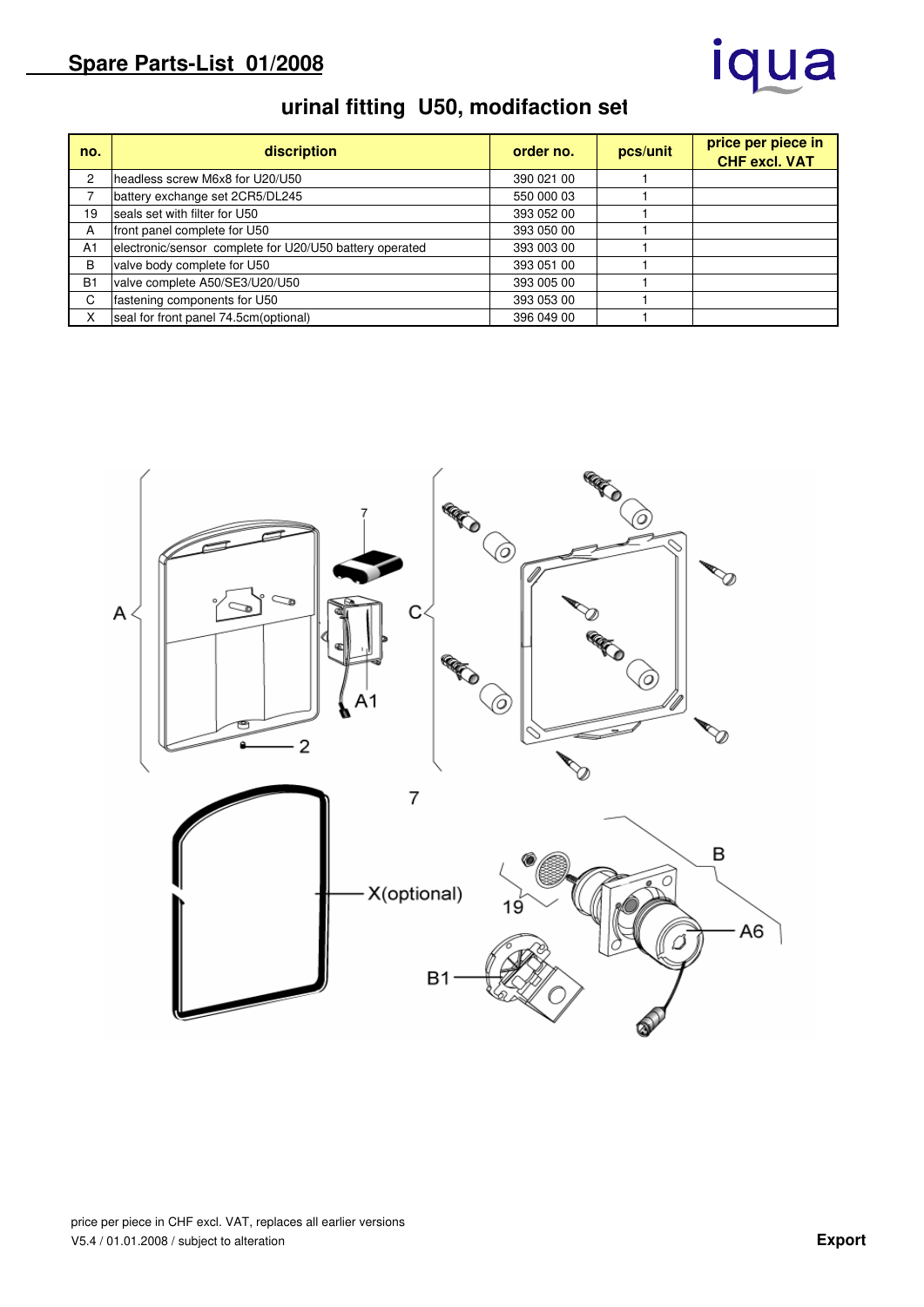# iqua

| no.            | discription                              | order no.  | pcs/unit | price per piece in<br><b>CHF excl. VAT</b> |
|----------------|------------------------------------------|------------|----------|--------------------------------------------|
| 1              | battery holder with plug connection      | 397 261 00 |          |                                            |
| 2              | battery exchange set DL223A/CRP2P        | 550 000 04 |          |                                            |
| 3a             | mounting frame U55 chrommatt             | 397 235 00 |          |                                            |
| 3 <sub>b</sub> | mounting frame U55 chrome                | 397 235 11 |          |                                            |
| 4              | headless screw M5x8                      | 397 205 00 |          |                                            |
| 14             | condenser solar U10                      | 397 212 00 |          |                                            |
| 19             | seals set with filter for U50            | 393 052 00 |          |                                            |
| 28             | battery holder                           | 396 008 00 |          |                                            |
| A <sub>1</sub> | front panel chrome without inlay         | 397 200 11 |          |                                            |
| A <sub>3</sub> | font panel chrome-satin without inlay    | 397 200 44 |          |                                            |
| A <sub>6</sub> | cartridge valve complete, M28x1          | 396 004 00 |          |                                            |
|                | $A1+B1+X1+12$ front panel complete solar | 397 248 11 |          |                                            |
| В              | valve body complete for U50              | 393 051 00 |          |                                            |
| <b>B1</b>      | electronics solar                        | 397 201 00 |          |                                            |
| B <sub>2</sub> | electronics battery operated U10/60      | 397 202 00 |          |                                            |
| X1             | plastic window U10, white                | 550 040 33 |          |                                            |
| X <sub>2</sub> | plastic window U10, matt-chrome          | 550 040 44 |          |                                            |
| X3             | plastic window U10, blue                 | 550 040 66 |          |                                            |
| X4             | plastic window U10, black                | 550 040 77 |          |                                            |
| X <sub>5</sub> | plastic window U10, red                  | 550 040 88 |          |                                            |
| X <sub>6</sub> | plastic window U10, yellow               | 550 040 99 |          |                                            |
| $X1 + 12$      | solar-cells with cover                   | 397 245 33 |          |                                            |

## **urinal fitting U55, modifaction set**

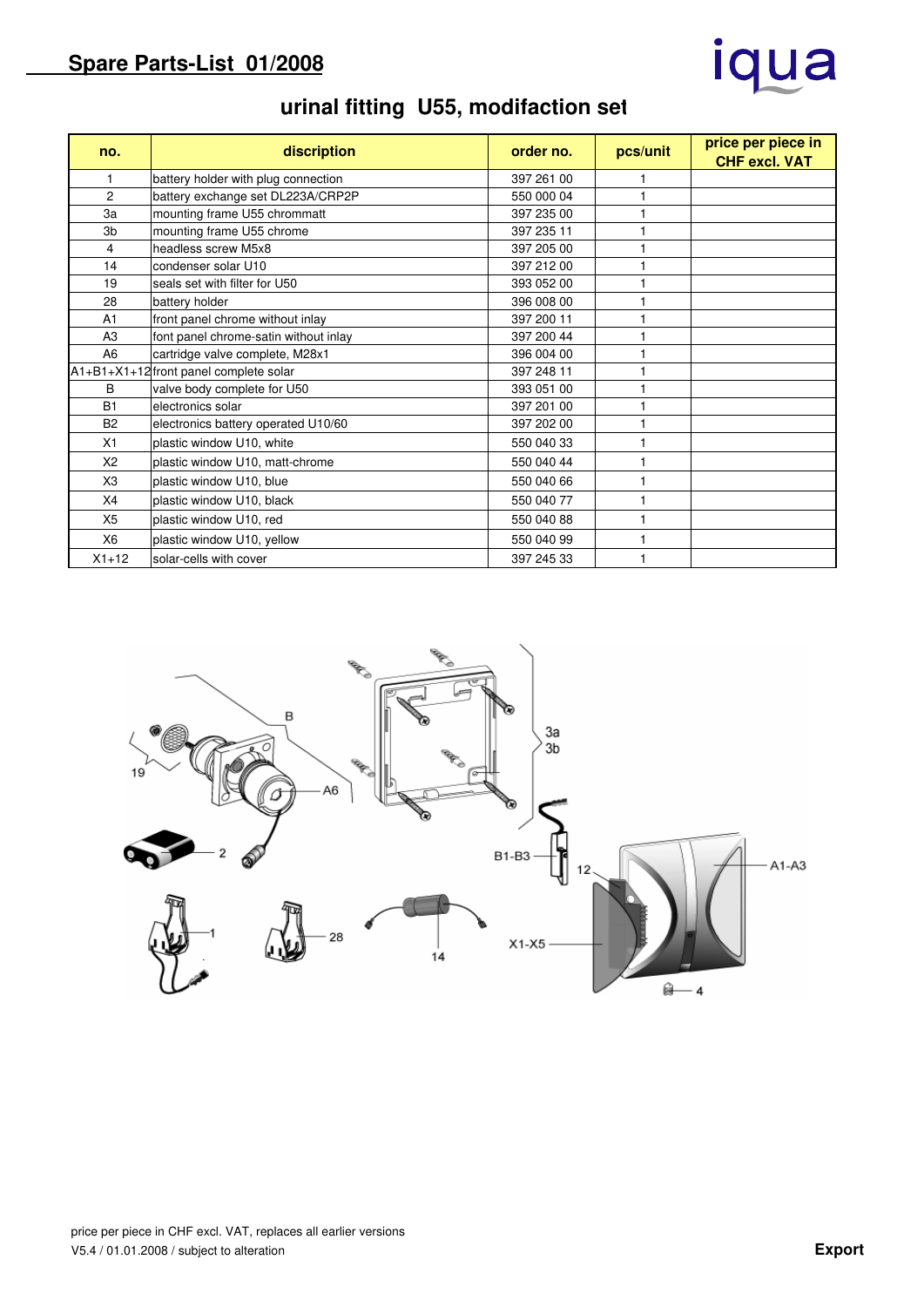

### **U60 Urinal**

| no.            | discription                         | order no.  | pcs/unit | price per piece in<br><b>CHF excl. VAT</b> |
|----------------|-------------------------------------|------------|----------|--------------------------------------------|
|                | battery holder with plug connection | 397 261 00 |          |                                            |
| 2              | battery exchange set DL223A/CRP2P   | 550 000 04 |          |                                            |
| 3              | cover solar                         | 397 020 11 |          |                                            |
| 11             | retainer ring                       | 397 262 00 |          |                                            |
| 12             | filter 3/4"                         | 392 004 00 |          |                                            |
| 19             | headless screw M6x12                | 390 020 00 |          |                                            |
| 22             | flat seal                           | 390 025 00 | 2        |                                            |
| 23             | outlet pipe                         | 392 008 11 |          |                                            |
| 24             | cone nut                            | 392 009 11 |          |                                            |
| 25             | urinal connector                    | 392 010 11 |          |                                            |
| 26             | rosette with rubber ring            | 392 011 11 |          |                                            |
| 27             | stop valve for U40 1/2"             | 392 012 00 |          |                                            |
| 28             | battery holder                      | 396 008 00 |          |                                            |
| A <sub>6</sub> | cartridge valve complete, M28x1     | 396 004 00 |          |                                            |
| C <sub>1</sub> | electronics U60 battery             | 397 259 00 |          |                                            |
| C <sub>2</sub> | electronics U60 solar               | 397 260 00 |          |                                            |
| D              | outlet pipe complete                | 392 006 11 |          |                                            |

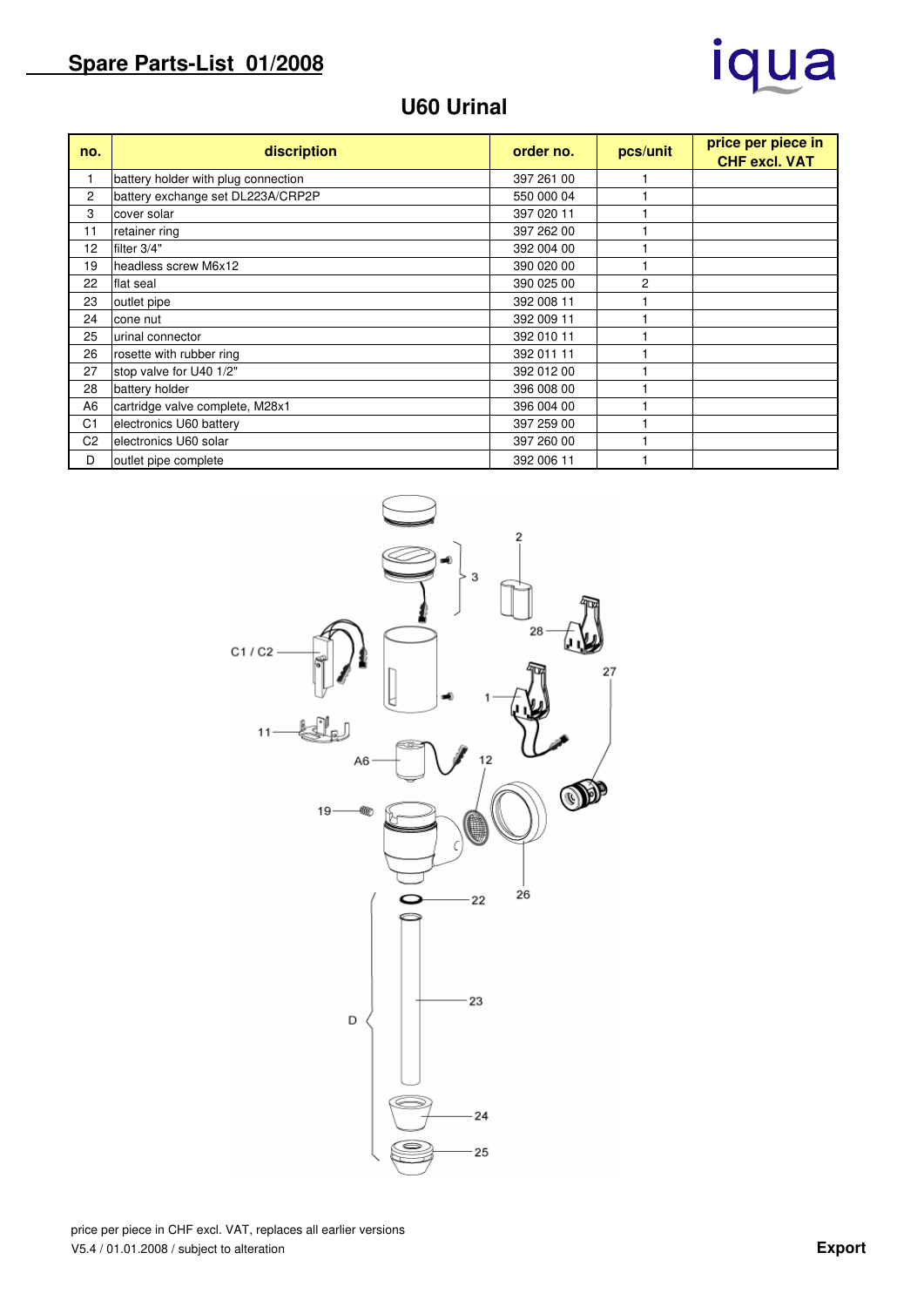# iqua

## **exposed wall valve W10 and shower D10**

| no.            | discription                            | order no.  | pcs/unit | price per piece in<br><b>CHF excl. VAT</b> |
|----------------|----------------------------------------|------------|----------|--------------------------------------------|
|                | ring for thermostat control knob       | 396 017 11 |          |                                            |
|                | thermostat cartridge                   | 396 018 00 |          |                                            |
|                | battery exchange set DL223A/CRP2P      | 550 000 04 |          |                                            |
| 2              | filter 3/4"                            | 396 003 00 | 2        |                                            |
| 28             | battery holder                         | 396 008 00 |          |                                            |
| 29             | fastening screw for electronics        | 390 046 00 |          |                                            |
| 30             | fastening screw for spout              | 390 047 00 |          |                                            |
| A <sub>1</sub> | electronic/sensor complete for D10     | 396 010 11 |          |                                            |
| A2             | electronic/sensor complete for W10     | 396 001 11 |          |                                            |
| B              | stop valve complete (only Switzerland) | 396 002 00 |          |                                            |
| B              | s-connector 3/4"-1/2"                  | 396 012 11 | 2        |                                            |
| C              | cartridge valve complete, M28x1        | 396 004 00 |          |                                            |
| D <sub>1</sub> | spout 185 mm for W10                   | 396 005 11 |          |                                            |
| D <sub>2</sub> | spout 235 mm for W10                   | 396 006 11 |          |                                            |
| E              | thermostat control knob complete       | 396 007 11 |          |                                            |

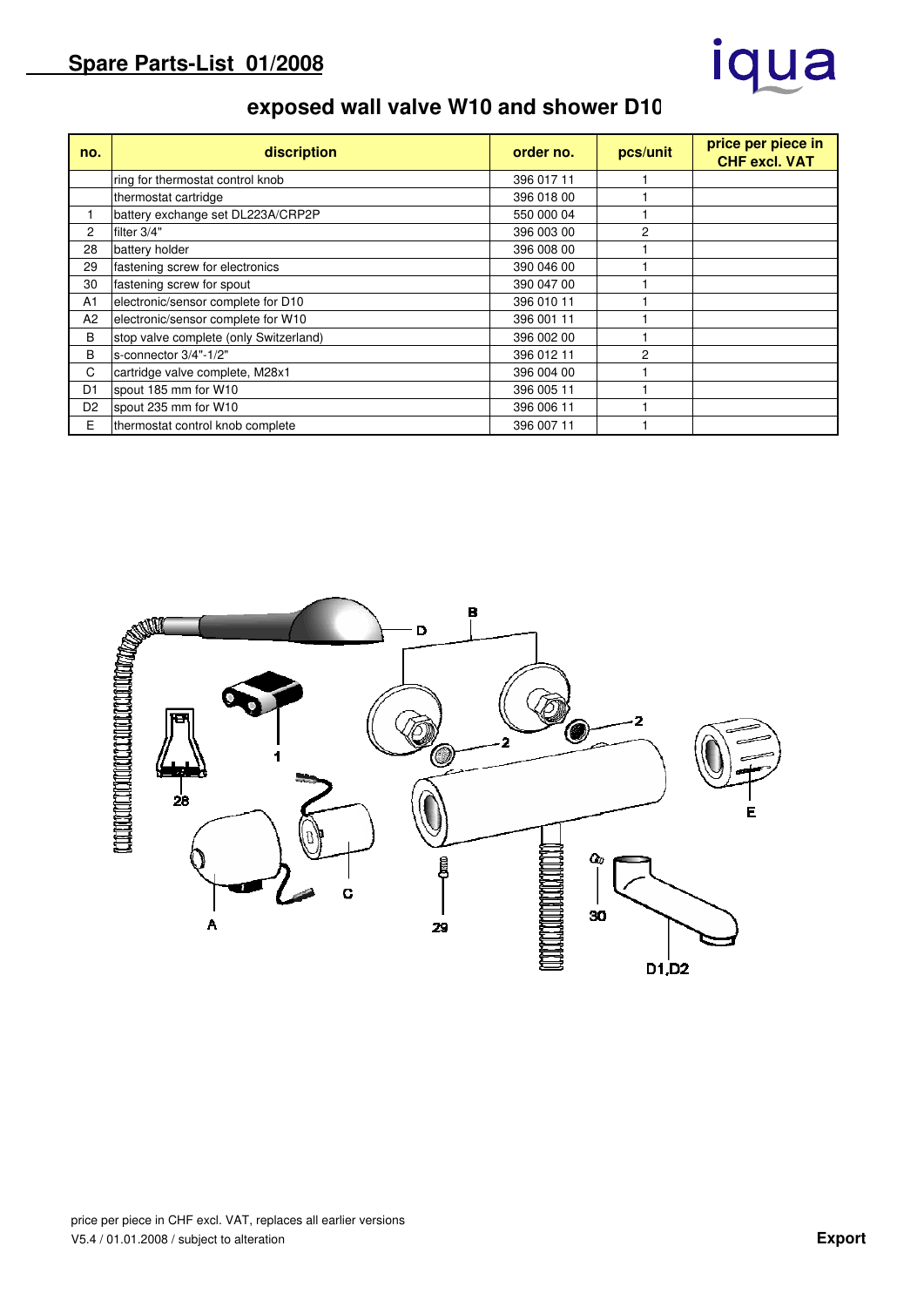# iqua

## **exposed wall valve W30-W35**

| no.            | discription                          | order no.  | pcs/unit | price per piece in<br><b>CHF excl. VAT</b> |
|----------------|--------------------------------------|------------|----------|--------------------------------------------|
| C1             | electronic W30-W35                   | 396 150 11 |          |                                            |
| 4              | back flow preventer valve Ø15mm      | 397 135 00 | 2        |                                            |
| 6              | mixing cartridge W/D30               | 397 141 00 |          |                                            |
| 8              | thermostat W/D35                     | 397 138 00 |          |                                            |
| <b>9A</b>      | mixing handle W/D30                  | 397 136 11 |          |                                            |
| 10             | cover for mixing device W/D30 left   | 397 130 11 |          |                                            |
|                | o-ring set W/D30                     | 397 137 00 |          |                                            |
| 9B             | mixing handle for thermostat W/D35   | 397 139 00 |          |                                            |
|                | screws set W/D3x series              | 397 140 00 |          |                                            |
| $\overline{7}$ | aerator complete                     | 391 014 11 |          |                                            |
| 5              | filter complete for A50              | 396 056 00 |          |                                            |
| 11             | cover for mixing device W30/35 right | 397 133 11 |          |                                            |
| A <sub>6</sub> | cartridge valve complete, M28x1      | 396 004 00 |          |                                            |
| 2              | battery exchange set DL223A/CRP2P    | 550 000 04 |          |                                            |
| 12             | cable set W30/35                     | 397 142 00 |          |                                            |
| A <sub>1</sub> | spout 200mm W30/35                   | 397 143 11 |          |                                            |
| A <sub>2</sub> | spout 260mm W30/35                   | 397 144 11 |          |                                            |
|                | battery holder with plug connection  | 397 261 00 |          |                                            |



price per piece in CHF excl. VAT, replaces all earlier versions V5.4 / 01.01.2008 / subject to alteration